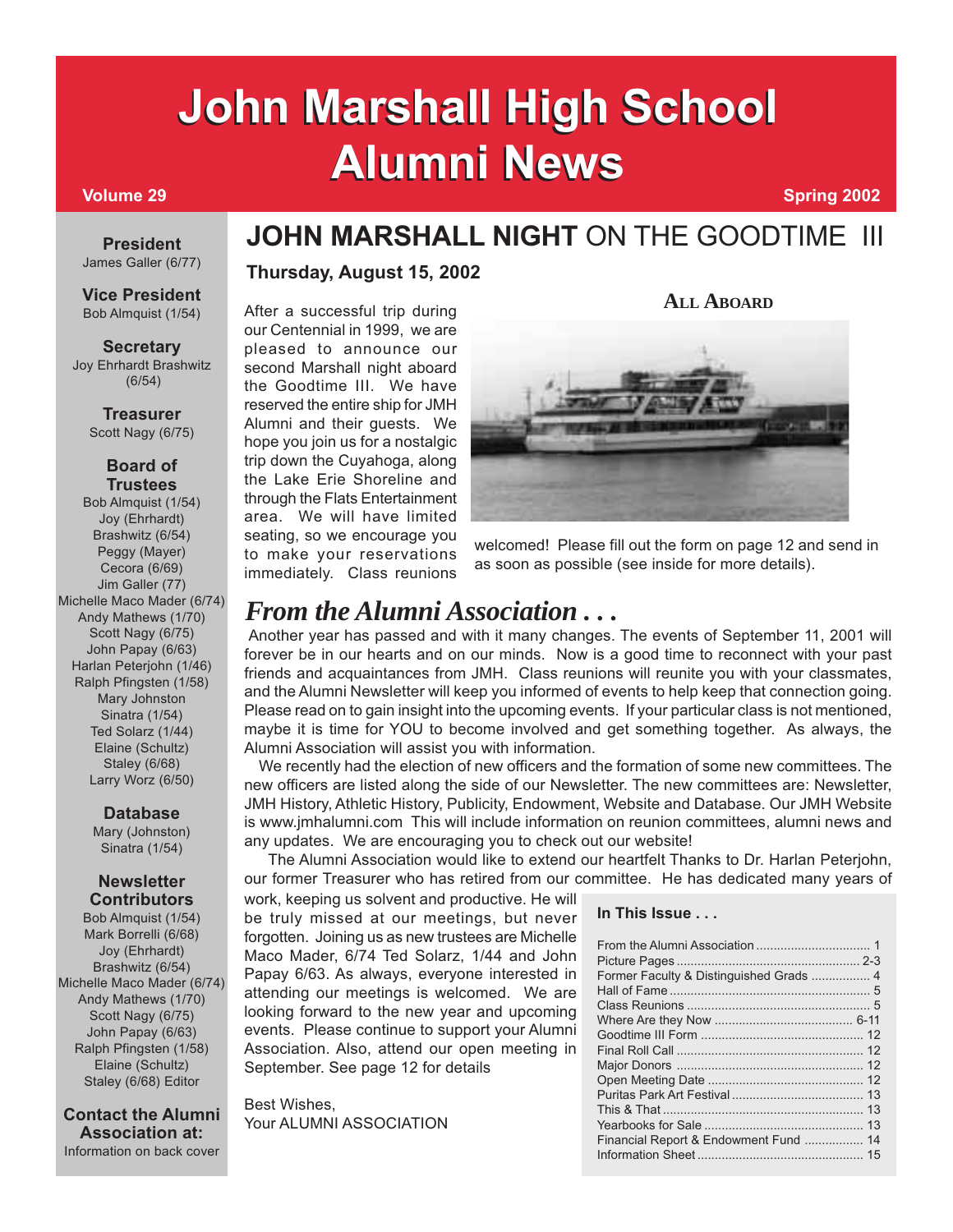## **JOHN MARSHALL HIGH SCHOOL ALUMNI NEWSLET ALUMNI NEWSLET ALUMNI NEWSLET ALUMNI NEWSLET ALUMNI NEWSLET ALU**



Class of 1951 50th Reunion September 22, 2001 Radisson Cleveland Southwest Hotel aaaaaaaaaaaaaaaa



JMH Friends from 1952 to 1957 gather every Memorial Weekend: Contact John Salay at 216-251-0973 or e-mail Hunky1954@yahoo.com to join in the fun. aaa

Pictured Top row: Jim Gorsline, John Salay, Ed Kelly, Hank Mayer, Denny Shane, Middle row: Jim Violai, Bill Reiber, Jim Stremanos, Larry Foncik Front row: Vic Russell, Pat Barkhauer, Bita Nesson, Sally Yurich, Elly Mayer



aaaaaaaaaaaaaaaaaaa

Gunning Park used to be a neighborhood swimming pool. Now this beautiful structure is a recreation center with many activities. Located on the corner of West 168th and Puritas.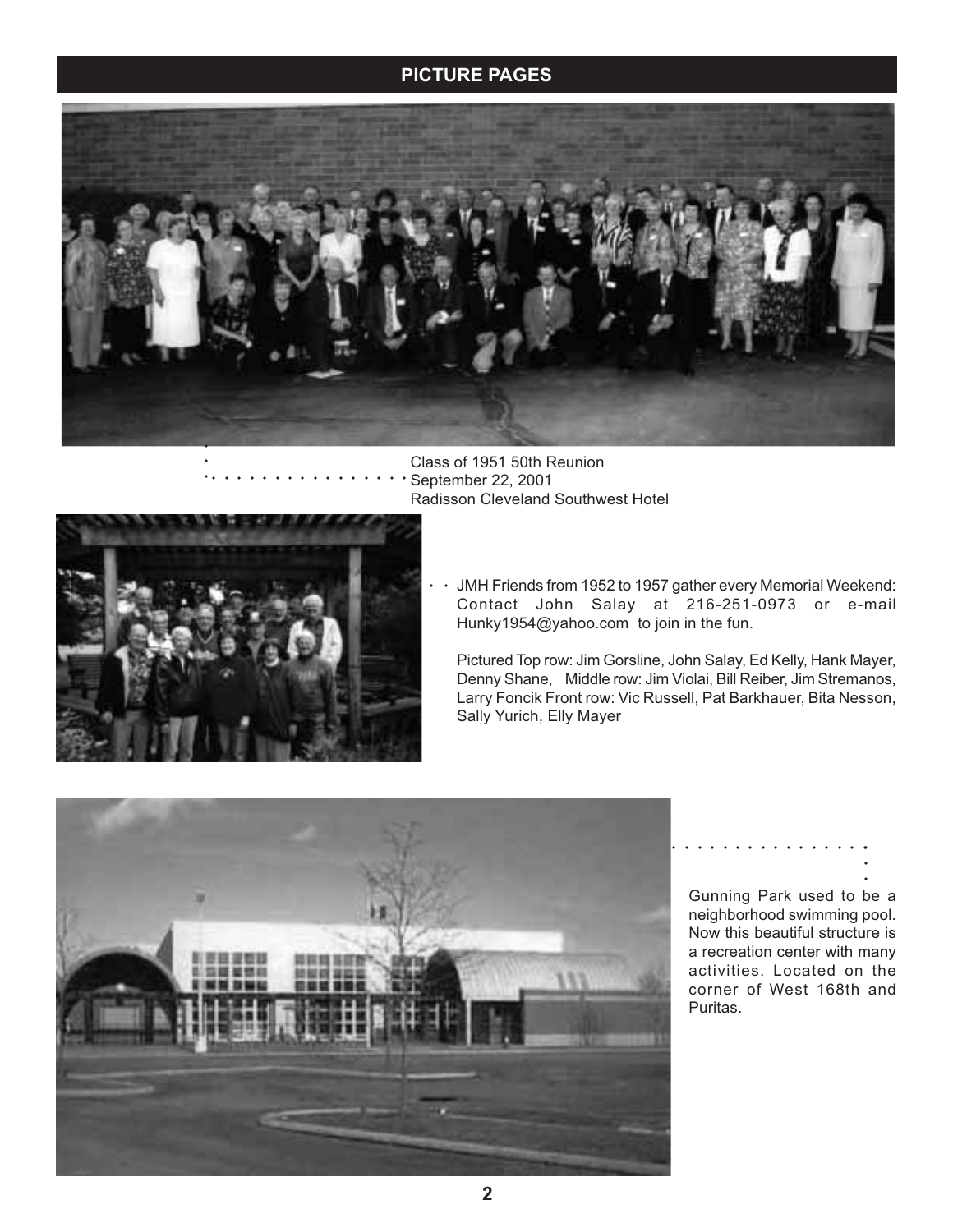## **JOHN MARSHALL HIGH SCHOOL ALUMNI NEWSLET ALUMNI NEWSLET ALUMNI NEWSLET ALUMNI NEWSLET ALUMNI NEWSLET ALU**

Class of 1885 Sweet Sixteen Reunion Jillian's in the Flats Left to Right, LeeAnn Oliver Beck, Tina Fong Wong, Johanna Iaam Smart, Katherine Avery, Tiny Johnson - Reunion Committee

.<br>.<br>. . . . . . . . . . . . . .





aaaaaaaa As usual, the John Marshall Alumni marches in the 4th of July parade at Kamm's Corners. Please join us this year.

. . . . . . . . . . . . . . . .<br>.<br>.

Formerly Tony's Restaurant at Kamm's Corners, this rebuilt building now houses Alfonso's Restaurant. This building is one of the first structures in the village of West Park, which in 1923 was incorporated into the city of Cleveland.





 $\cdots$  Sun Coupe, driven to his 25th class Paul Puzza and his 1972 Buick Skylark GS reunion, reproduced exactly like the car he drove while a student at JMH.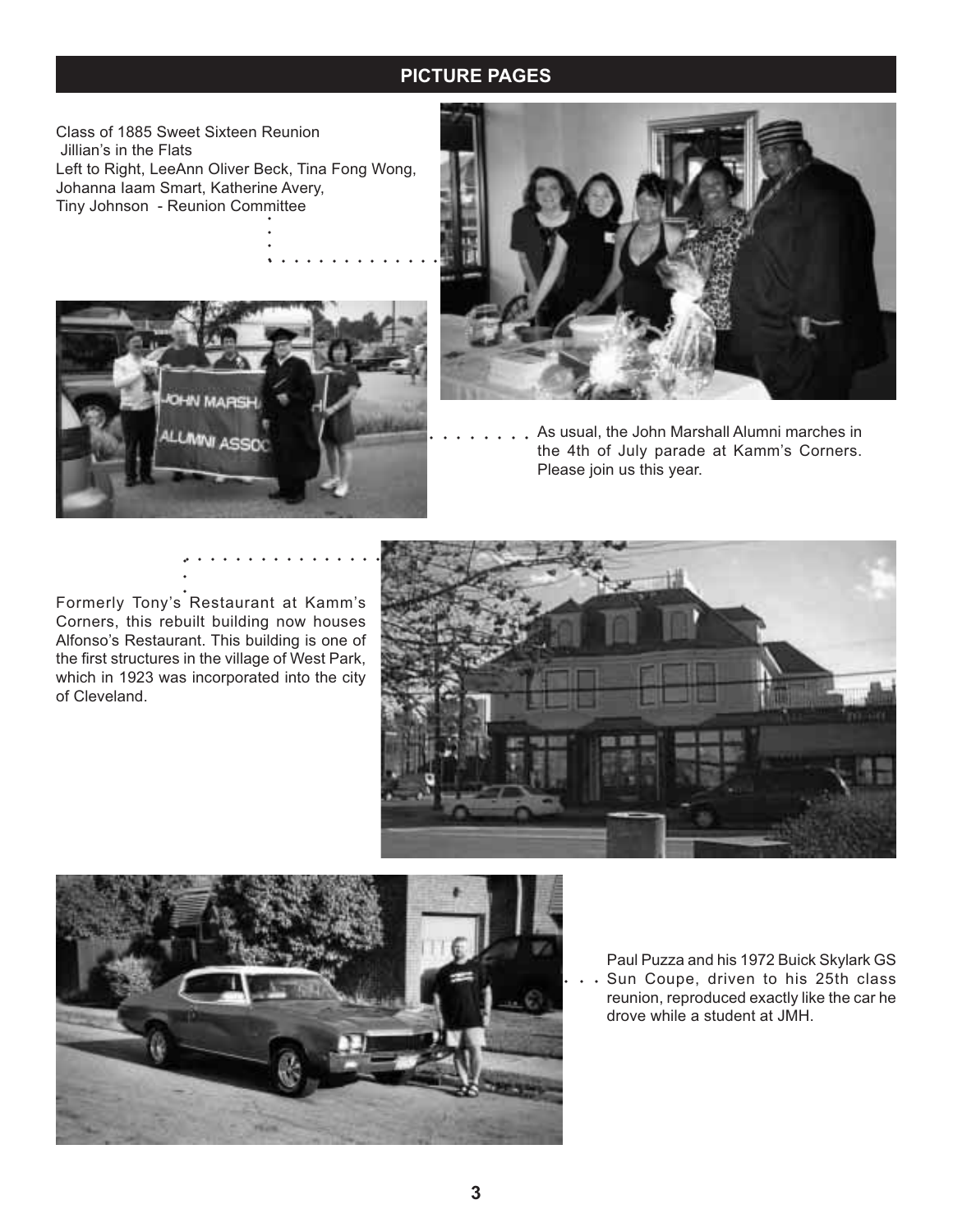## **NEWS FROM FORMER FACULTY**

#### *FATHER, DAUGHTER* **BY RALPH PFINGSTEN**

Only once in the history of JMH have two generations of the same family served on the faculty. Wallace Ogilvy and his daughter Mary Ogilvy Gensler not only taught on the faculty but also had their careers overlap for a short time at John Marshall in the mid 50's.

Wallace Ogilvy graduated from Baldwin Wallace in 1912 and began his teaching career in Valley City. This was followed by jobs in the Olmsted Falls and Berea School Systems. From 1918 to 1920 he served as director of the East End YMCA. In 1920 he returned to teaching at Settlement School on Settlement Road in the City of West Park. In 1923 West Park was annexed to Cleveland, Settlement Road became West 130 Street and Settlement School became Nathaniel Hawthorne. From 1928 to 1932 he served as principal at Nathaniel Hawthorne and in 1932 came to John Marshall where he taught history until his retirement in 1956. He was instrumental in forming the Key Club in 1947 and helped to establish the Hi-Y at Marshall. He was a lifelong member of the YMCA and taught Sunday School for 40 years in the Methodist Church.





Mary Gensler came to John Marshall in January 1954 having taught at Baldwin Wallace for four years. She was also the acting Dean of Women at BW. At Marshall she was head of the Home Economics Department and responsible for many award winning and innovative programs. Mary retired in 1976 and still lives in Rocky River.

When I hear the cliché-"one of the nicest people you've ever met", I think of the Ogilvys—I was privileged to know them both and they were truly two of the nicest people you could ever meet.

#### **OTHER FACULTY NEWS**

Linda Reany Heilman (1/71 to 6/74) writes that she returned to teaching in the Tiffin City Schools in 1995. She received a Masters Degree in Special Education in 1999 from the University of Findlay. She's been married 27 years, has two daughters and two granddaughters. Her spare time activities include gardening and collecting antiques.

Cleveland Scholarship Programs benefit from the expertise of Mary Louis Nixon, who is still working as Director of Student Support Services. She talks and works with many JMH Alumni.

Doris Krueger (1954-1959) expressed appreciation for Ralph Pfingsten's wonderful tribute to Eleanor Kosman in our last newsletter. Doris wrote "He captured her attributes in a great way."

The Alumni Association enjoys hearing from faculty and former faculty. We appreciate your support.

# **DISTINGUISHED GRADUATES**

**BY DR. HARLAN PETERJOHN**

**Kenneth D. Nichols** graduated from the old John Marshall and proceeded to West Point Military Academy. After graduation he became a US Army Officer, received a Ph.D. in Engineering and in 1942 was appointed as assistant to Lelsie Groves Director of the Manhattan Project. This was the code name for the super secret Atomic Bomb Project including Los Alamos, Oak Ridge and the Hanford Sites. He worked with all of the major scientists, engineers and government officials to develop the Atomic Bomb. He was promoted to General and became the Army's resident nuclear weapons expert.

**Dr. William J. Hadlow (6/39)** was graduated from Ohio State University School of Veterinary Medicine in 1948. His professional work was as a research pathologist in the Public Health Service at the Rocky Mountain Laboratory in Hamilton, Montana. A skilled comparative pathologist, he gained insights into a family of neurological diseases long before human medicine became involved. This group includes bovine spongiform encephalopathy (Mad Cow Disease) and Creutzfeld-Jacob diseases in Humans. From his knowledge of related animal disease he advanced the idea that sub acute progressive brain disease in humans should have an infections origin. His work on Scrapie in sheep allowed British authorities to reduce the potential for transmission of Mad Cow Disease in humans. For these accomplishments he received an Honorary Doctorate degree from the University of Minnesota in 2001 and was considered for the Nobel Prize.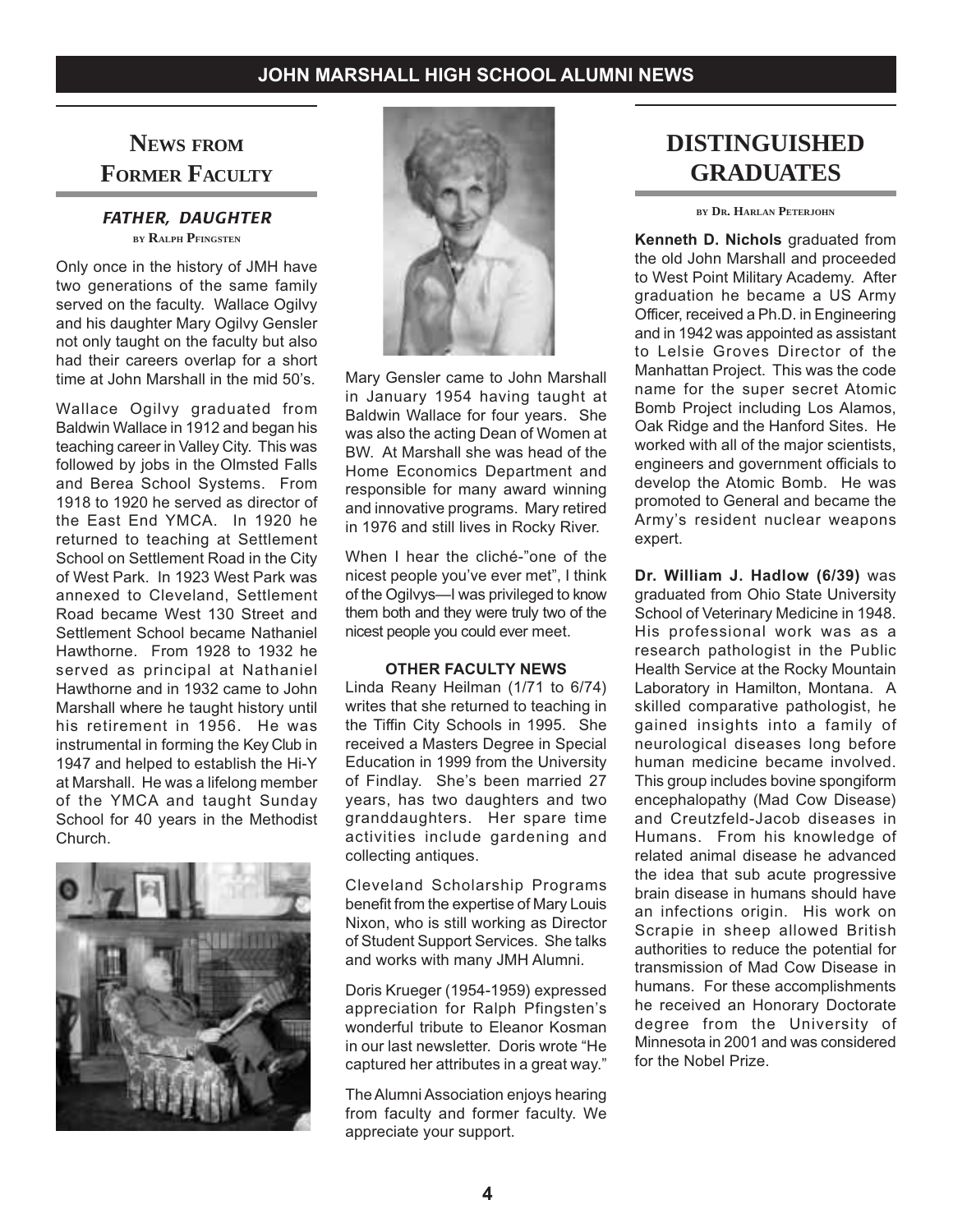JMH *Hall of Fame Induction Dinner/ Ceremony*

Hall of Fame Induction Dinner/Cermony 6:00 PM - Open bar, 7:00 P.M. Dinner Friday, November 8, 2002 Brennans Party Center 13000 Triskett Road Cleveland, Ohio \$30.00 per person

#### *Former Swim Team and Timers Club*

The get together of former Swim Team and Timers Club members last Spring pleasantly surprised Coach Bill Brashwitz (1972-1978). He was beyond words at seeing all who attended the First Reunion Picnic last July. Bill hopes more people can come and join again this year. See the Class Reunion column in this issue for the date, time and place. Looking forward to seeing everyone again!

After a successful fund raising reverse raffle, on November 9 ,2001, the John Marshall High School Hall of Fame Committee is proud to announce the 2002 Charter Members to be inducted: Dr. Steve Sroka 6/62, Rev. John Uhle 6/55, Shirley Babbit (Fac.) 55-64, Joy Hirniak Smith (Fac.) 66-86, Tony Rizk 1/61 Thomas Jefferson 6/80, Robert Giles 6/51, Joseph Dinunzio (Fac.) 71-79.

In order to make this a memorable evening for all involved, we need to hear from you soon. Our past inductions have had tremendous response. Please send in your reservation by October 15, 2002 to John Marshall Hall of Fame Committee 3952 West 140th Street Cleveland, Ohio 44111 Questions? Contact the committee at Phone 216-251-3766 or 216-251-5740. To nominate an Alumni or favorite faculty member, please write to the committee with information regarding your nominee, including how they or their family can be contacted.



# **CLASS REUNIONS**

1952 Jan & June Sept 27, 28, 29 contact Don Ray at donwray@aol.com.

1957 Jan & June Sept 20, 21 contact Rosemary Ratzel Strojin at 440-808-1949.

1962 June, Sept. 21 contact Kathy Karpi at kkarpi@ameritech.net.

1963 The JMH 100th graduating class of June, '63 is in the planning stages for a 40th year reunion. Your input is very important to us and we welcome suggestions for activities and locations. Also, if you know the whereabouts of other classmates, this

would be very helpful. If you are interested, please contact any of the following people: John Papay (john@papays.com), Maria Magnosi (mariamagnosi@n2net.net), or Ruth (Orban) Fazekas (ruth@en.com). Check out our website at http:// www.papays.com/jmh63/

1972 June, July 26, 27, 28 Contact Shiela McDougall at 440-979-9328.

1972-1978 Swim Team/Timers Club We are looking for current addresses for all members, (including married names of women) to compile a list for any members who are interested.

Please contact Mari Sirocky Kirchenbauer at 330-723-4115 or email kirchenbauer@earthlink.net or call Mrs. Brashwitz at 216-252-5918, or write to 4600 West 147th St. Cleveland, OH 44135. Also include your e-mail address if you have one. The Second Annual Swim Team/ Timers Club Picnic will be held on Saturday, August 3, 2002 at the home of Kathy Biranowski Quintiliano. Phone 440-748-1352 or e-mail kaquint@aol.com Everyone brings their own food and drinks. Call or email for directions.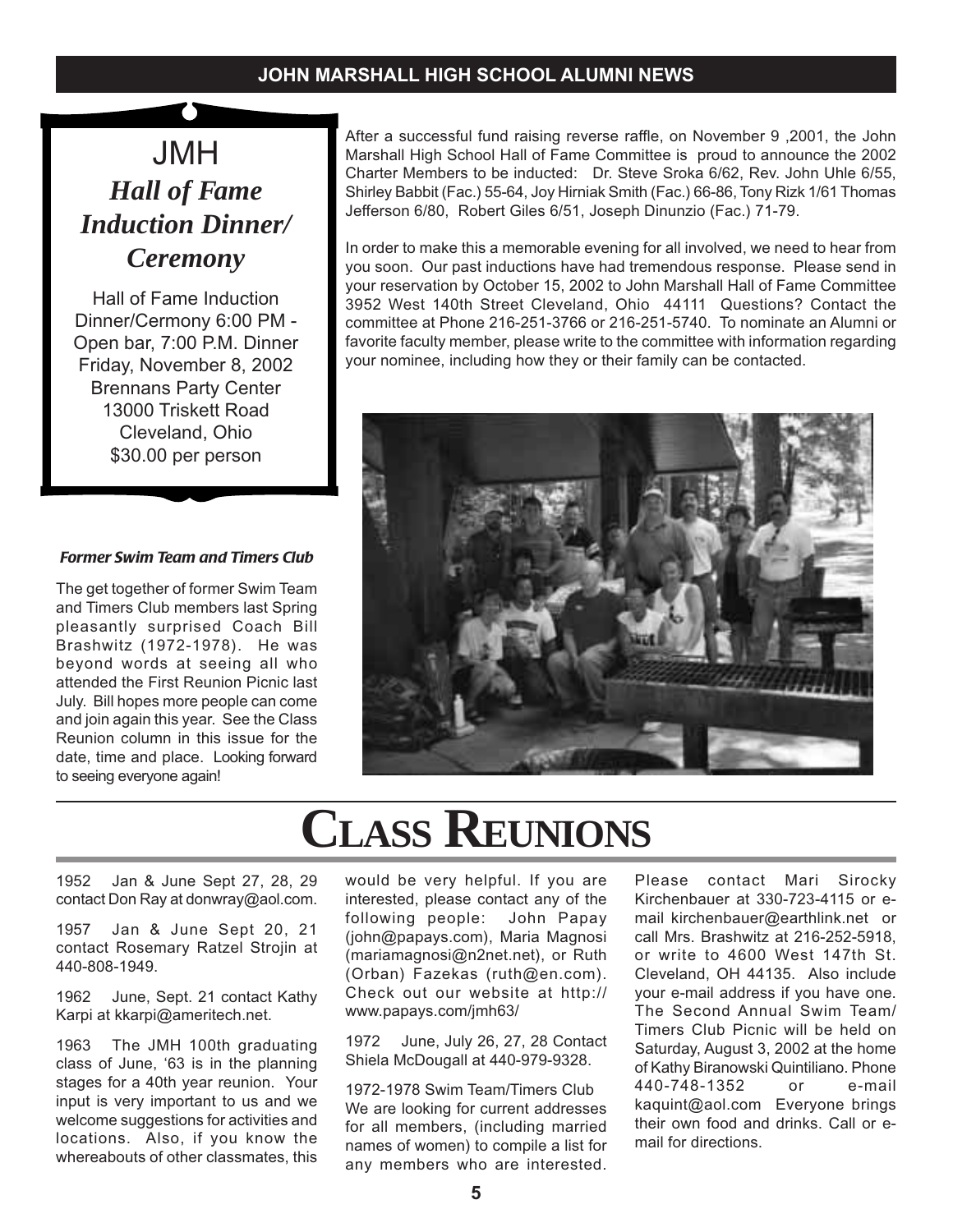# **WHERE ARE THEY NOW ?**

#### 1930's

**Bob Tourt 6/34** moved from Columbus, OH to Charlotte, NC to live with his daughter's family.

**Martha Stefancik Davies 6/34** wants to hear from former classmates. Her address is 5107 Grantwood Dr., Parma, OH 44134.

**June Gessner Hagemeier (almost '36)** June didn't graduate but she did raise 3 JMH graduates!

**Margaret Heileman Thayer 1/36** is a retired registered nurse who worked at Lutheran, VA and Ashtabula hospitals. She is married with 2 children and 3 grandchildren.

**Kenneth Green 6/36** is living in Mass., feeling great and trying to live to be 100.

**Dorothy Swaim (Wake) Dhority 1/37** has 5 children, 15 grandchildren and 1 greatgranddaughter. She is spending her winters in Pompano-Beach, FL and her summers in Colorado.

**Walter Hansen 6/37** Enjoyed reading about Foster Whitacre as it brought back memories of other great teachers. Wants to know if the class will have a  $65<sup>th</sup>$  reunion in 2002.

**Mildred Cukrov Hobzek 6/37** has had 1 granddaughter graduate summa cum laude from Marshall Law School in Cleveland and has another granddaughter who just completed graduate school at OSU.

**Jean Hodgson Coof 6/38** looking to hear who's left of the class of '38.

**John Dieterich 6/38 (Faculty from '49-'77)** celebrated his 55th wedding anniversary with wife, Jeanne, in August '01. Together they have 4 children with 3 grandsons who've graduated college, 1 grandson in his senior year and 3 granddaughters who are freshmen.

**Eleanor Volk Leheney 6/38** is living in Pebble Beach, California, playing golf and traveling.

**Robert Whittier 6/38** still plays regular league senior softball 3 times a week in La Mesa, CA. Spending his summers in Minnesota.

**Elizabeth Jenkins Wood 1/39** celebrated her 80<sup>th</sup> birthday in '01. Has 2 greatgrandchildren and 1 on the way. Hoping for a class reunion.

**William Hadlow 6/39** is a retired veterinary pathologist. He lives in Bitterroot Valley, MT and still does some writing, lecturing and consulting.

**Edward Karath 1/39 & Jeanne Gibbons Karath 6/39** have been living in Albany, NY for the past 36 yrs. Have 7 children (1 deceased), 8 grandchildren and 5 greatgrandchildren.

**Anna Weiss Lewandowski 6/39** raised 3 daughters who all graduated from JMH in the 60's.

#### 1940's

**Robert Franks 6/40 & Nancy Plesko Franks** enjoying taking their 1YO grandson cruising in their '34 coupe.

**Dor Hesselgrave 6/40** Lives in Silicon Valley and is the Education Director for the Museum of American Heritage (MOAH) in Palo Alto.

**Louise Grall Patterson 6/40** celebrated her 25<sup>th</sup> wedding anniversary in FL, then went to OH for the birth of her first great-grandchild, and finished off with a cruise in Nov.

**Helen Hill 6/41** has twin grandsons who she hopes will one day graduate from JMH.

**Charles Kopecky 6/41** won a bronze medal in the Arizona Senior Olympics in 1998 and won a gold for the 70-75 age group for table tennis in 2000.

**MaryJane Cooper O'Brien, PhD, RN 6/41** volunteers as a parish nurse and teaches a continuing education seminar on parish nursing twice a year. She has 11 children and 24 grandchildren.

**John Riegel 6/41** wants to remind alumni from the classes of 1941 and 1942 that members still meet at the Red Lantern on the 1st Wed. of each month for lunch and fellowship.

**Doris Wilson Soucie 6/41** lives in FL but visits often Cleveland and enjoys lunching with former classmates.

**Ruth Roesler Minnery 1/42** is looking for news from fellow Jan. '42 classmates.

**Mary Jane Ferguson Myers 6/42** enjoys seeing her former classmates at Ruth "Miller's" annual dinner get-together. She's been a volunteer at Fairview Hospital for the past 11 years.

**Walter Klein 6/42 & Rita Haffner Klein 6/46**

are both retired and live in Brunswick, OH. They enjoy camping and traveling to Las Vegas.

**William Rini 1/43** has Parkinson's disease. He was in a nursing home for 3 months in '01 but is back home and receiving nursing care there.

**Patricia Boyce 6/43** has been living in San Diego for nearly 50 years.

**Ellen Keegan Muhlhan 6/43** wrote to say how much she enjoyed the centennial celebration and to thank the class of '43 committee for the outstanding get-togethers it's planned over the years.

**Wally Steffen 1/44** has been a lawyer in Cleveland for 51 yrs. After living in Westlake for over 35 yrs., he and his wife, Rita, are moving to Avon Lake.

**Richard Creadon 6/44** has been living in FL since '76 and is looking forward to his 53rd wedding anniversary with his wife, Dorothy. They both play golf 3 times a week. Their son, also a JMH graduate, is living in Atlanta.

**Roberta Studer Kramer 6/44** is trying to find **Richard Sohack (41/41?)** to return some WWII photos to him.

**Warren Scott 6/42** is living in Santa Barbara and was recently featured in a newspaper article there about the memorial plaque on the Santa Barbara Veterans building. His son, who is a sound engineer for Bruce Springsteen, received an Emmy award at the Sept. '01 award ceremony.

**Jack Kinzie (almost 1/45)** didn't get to graduate because he was drafted into the Navy in Jan. '43 but had 4 sisters who graduated from JMH.

**James Kolleda '45** has been married to **Natalie Cook '49** for 50 yrs. He works at excavating and erecting buildings. Currently, he's working on an assisted living house on Lake Erie.

**Margaret Ayers Brown 1/46** has spent the past 3 years traveling all over the US, Canada, Central America and Europe.

**Patricia McCardle Saponari 1/46** traveled to Ireland in '98 and Mexico in '01.

**Margaret Zilla Brennan 6/46** celebrated her 50<sup>th</sup> wedding anniversary in Aug. '01.

**Sylvia Sathre Eckhardt 1/47** has been living in Fallbrook, CA for 25 yrs. She enjoyed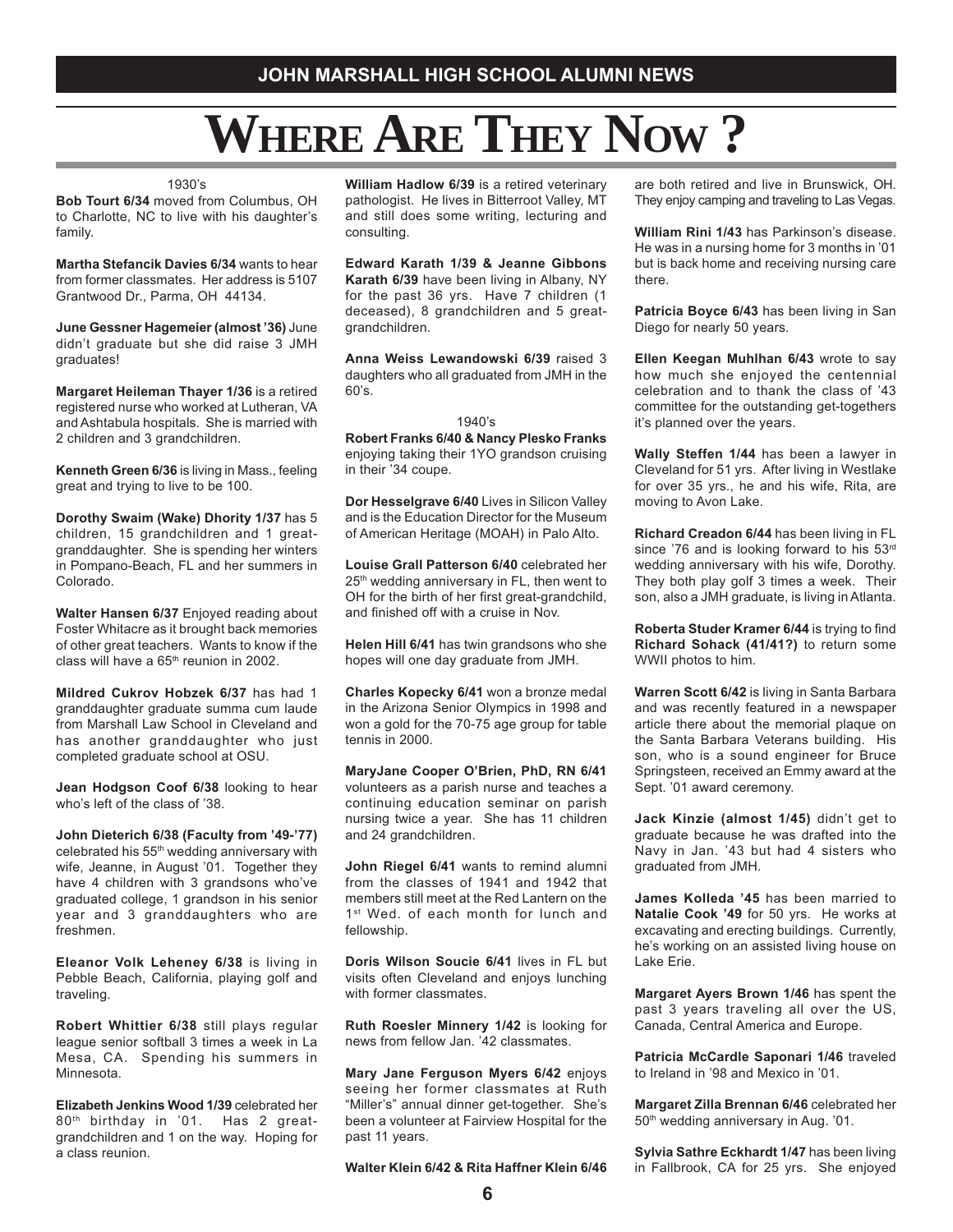coming back for the centennial celebration and seeing the rest of her family.

**Thomas Folkman 1/47** celebrated his 52nd wedding anniversary with his wife, Audrey.

**Mary DeVries 6/47** traveled to England and Scotland in '01 and plans to visit Ireland in '02.

**Gerda Reudele Potz 6/47** spends her winters in Coral Springs, FL and her summers in Westlake, OH. She is active in the AAUW in FL and with Habitat for Humanity.

**Donald Scranton 6/47** lives in New Mexico but spent most of last August traveling. He's met a very special lady (VSL) who lives in Sylvania, OH in the summer and NM in the winter. So he started his trip visiting her in OH, then he went to the Marine Corps. League National Convention in Dearborn, MI. After that he made it to Cleveland to visit friends and relatives, then went to Lynchburg to see his sons. When he's not traveling, he and his VSL volunteer for the Red Cross. They are both hoping to attend the class of  $6/47$ 's  $55<sup>th</sup>$  reunion.

**David Howard '47** has recently retired as assistant director of the midtown NY City Truancy Patrol Team. Has also had 2 fictional books published, Picker of the Kingdom and Springtime for Kelly. He was listed in the 2001 edition of Who's Who in America. Now he spends half of the year in Clearwater, FL and the other half in NY, NY.

**Andy Zedella 6/48** took a Caribbean cruise in March of '01 with **Fred Williams 6/48** and his wife,Marilyn, **Paul Zickes 1/49** and his wife,Gerry, and **John Gorsek 6/50** and his wife Dorothy. He's looking forward to the 55<sup>th</sup> class reunion in 2003.

**Jim Bente 6/48** has been retired for almost 20 yrs. after spending over 30 yrs. in the military. He and wife, Pat, will celebrate their 50th wedding anniversary in '02.

**Dale Sprosty 6/48** Michigan, has sounded taps at hundreds of funerals and other memorial events for the verterans. He was honored to play taps at the Tomb of the Unknown Civil War Dead in Arlington.

**Allen Fousek 1/49** just finished a 3 week tour of central and eastern Europe. Looking forward to more travel in the future.

**Eugene Bauer 6/49** has been retired for 10 years. He and wife are enjoying entertaining their 8 grandchildren in their new swimming pool.

**Nancy Amolsch Plescia 6/49** has been living in AZ since '77. She enjoys her grandchildren and camping in the mountains but misses fall in Ohio.

#### 1950's

**JANE (CASKEY) LOWES 1/50**, recently moved to the snow country of Monument, Colorado, outside of Colorado Springs, after twenty years in southern California. There, Jane will get the opportunity to watch her grandson grow up.

**GEORGE GARDNER 6/50**, of Naples, FL. and his wife Merida recently celebrated their 50th wedding anniversary with a cruise to Alaska. "It was great!"

**PHYLLIS (BORLING) WOJCIK 6/50**, and her husband recently enjoyed entertaining old friends Bob and Marilyn Gride, and Ralph and Marge Burton, in their Englewood, FL. home after their September reunion.

**CELINE (WITTMAN) WILLIAMS 6/51**, of Jacksonville, FL., and her husband celebrated their 50th wedding anniversary on July 21st. They also celebrate their 6 children, 15 grandchildren, and 4 greatgrandchildren.

**RICHARD** and **LYNN (HURSCHMAN) GRABER 1/51**, enjoy living in the low country of Okatie, S.C. They keep active with golf, shrimping, singing, bridge, tutoring and visiting their five grandsons.

**RONALD F. KIESSLING 6/51**, of Olmsted Falls, OH., and his wife have traveled to New Zealand, Australia, Europe, and logged over 50,000 miles throughout the U.S. in their motor home since Ronald's retirement in 1989. Ronald still travels and does volunteer work.

**Ron Kiessling** and brother **Chuck Kiessling 1/54** of Olmsted Twp. were awarded the Marine Corps League Distinguished Citizen Medal for Meritorious Service. They work with the Marine Corps League Youth Physical Fitness Program and are associated with Fairview Park's Major S. J. Logan Detachment.

**NEIL (Tex) HARVEY 1/52**, returned home to Tampa, FL. from a 310 mile tour of northern Holland. He hopes to tour the Rhine Valley this summer.

**ROBERT J. YAROMA 1/52**, of Westlake, OH., helped establish Midwest Investment Management LLC in January of 2000, managing individual accounts, pensions, profit sharing, IRA's, 401K's, and trusts of all types.

**DAVID 6/52**, and **JOYCE (LEWIS) 6/57 MOORE**, of Berea, OH., are enjoying their retirement and their six grandchildren and are being trained as Stephen Leaders.

**ELEANORE (REICHEL) PETROFF 6/52**, resides in a beautiful golf course community in Aiken, SC. with her husband of 48 years, Ron. Also living in Aiken is Eleanore's 94 + year old mother.

**LOIS (MILLER) MCPHERSON 6/52**, of Olmsted Township, OH., is retired, a volunteer worker, and "Loving it!"

**Don W. Ray 6/52**, has written a book and is presenting it to all JMH grads at a "prepublication price." The book, "Still in the Game" covers most of Don's life with his living with Sugar Diabetes since age 5, his involvement with sports, as a player and a coach, and is a very inspirational and interesting reading. The forward is written by Dr. Henry H. Roenigk, also of 6/52. Other JMH grads are mentioned throughout the book. Please send \$12.00 check to : Still in the Game, P.O. Box 26234 Fairview Park, OH 44126.

**ERIC DAIBER 1/53**, of Medina, OH., has been President of The Aero Instrument Company, a West Park facility, since 1980. Mr. Daiber recently designed components of the Airspeed System for the Bell Model 609 Tilt-Rotor Aircraft.

**RICHARD A. BRUMBACH 1/53**, is a retired microbiologist and would like to hear from any classmates. Richard's address is: 6445 S. Portage Rd., Westfield, N.Y., 14787-9679.

**DONNA (HEIL) CRIDDLE 6/53**, is retired from the World Bank. She has completed her Masters Degree in ESL with an emphasis on higher education. Donna is currently a part-time instructor at J. Sargeant Reynolds Community College in Richmond, VA.

**WILLIAM J. ACKERMAN 1/54**, of Homosassa, FL., is now fully retired. His volunteer acitivities include mentoring a high school student, Guardian Ad Litem, Teen Court and Director of Neighborhood.

**KENNETH MACLAREN 6/54**, has a new hotel, The Wingate, in Lima, OH. It joins his existing hotel, The Clarion Hotel and Comfort Inn, in Toledo, OH. He is currently building a cottage resort in southern Michigan.

**CHARLOTTE (BLIESCH) NORRIS 6/54**, of Elyria, OH., recently spent one week in Paris and one and a half weeks in southern France along the Riveria.

**DONNA M. SCHROEDER, IHM 6/54***,* has recently completed certification as a Healing Touch Practitioner and Polarity Therapist. Donna is employed by St. Mary Health Care Center in Munroe, MI.

**JEAN (SPRING) WESTERFIELD 6/54**, Dayton, OH., enjoys spending summer months at home and at Port Clinton, OH., and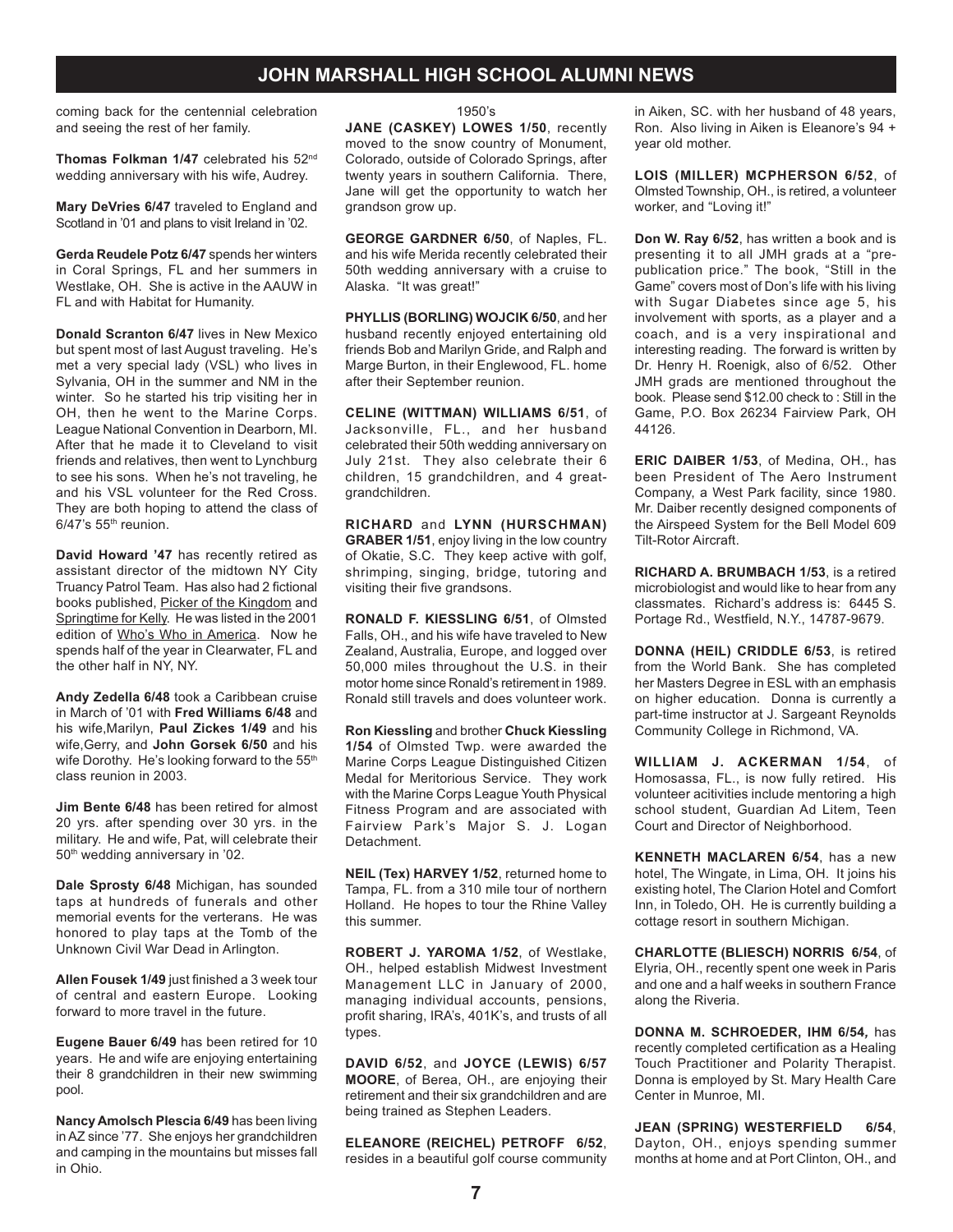winter months in Florida.

**DENNIS 1/54**, and **BEVERLY (KUSHNER) 6/54, WILLIAMS**, are enjoying their third winter on their 4.5 acre residence with pond in Jefferson, OH. They are close to their daughter Michelle and three grandchildren. They want to say hello to all the class of '54 graduates.

**MARILYN (THRONE) BARKDOLL 6/55**, is a Social worker for Cuyahoga County's Department of Children and Family Services, helps teens prepare for independent living.

**GERALDINE (Geri) (NASH) FRIMEL 6/55**, of Cleveland, OH., retired from Curtis 1000 Envelopes and Labels, in 1997.

**SHARON (SHONKWILER) 6/55,** and **GEORGE PORVASNIK 6/52**, of Middleburg Heights, OH., celebrated the birth of their first grandchild, Jared Joseph, on St. Patrick's Day, 3/17/01.

**JAMES FOX 6/55**, of Mt. Laurel, N.J., has been retired from his position as Director of Marketing at the Langston Corp. for over a year. He keeps busy playing golf, developing a G gauge garden railway, bicycling, and enjoying his four grandchildren. This summer, James and his wife Marilyn, will spend three weeks touring England and Scotland.

**ROBERT BEGGS 1/56**, of Oakland, CA., found that his four years of French instruction at JMH served him well after a six day bicycle tour of Provence, France.

**ALAN JACKSON 1/56**, of Valley City, OH., served in the Army, attended Kent State University, earning his B.S. and M.A. degrees, and taught for thirty years in Ohio.

**RICHARD 1/56**, and **ANNE (RIEMER) 6/58, KRAUSE**, from Hernando, FL., are members of a Jimmy Buffet fan club, The Parrotheads of Citrus. Richard and Anne help raise money for disaster assistance, and help out in their community in other ways, such as road cleanups.

**DAVID J. PFEIFFER 1/56**, of Parma Heights, OH., retired from the Engineering field in 1997. David likes to golf in Ohio and Nevada, and spends his winters in Las Vegas.

**GLENN BERNASEK 6/56**, is retired from Eveready Battery Co. Glenn co-founded Strongsville, Ohio AARP, Chapter 5286. He continues to play the baritone saxophone with the Strongsville Community Band, and is the Administrator of international home computer achievement awards. He is also the brotherin-law of the lady who designs and formats this newsletter.

**CAROL (GRABOWSKY) CSORNOK 6/56**, Independence, OH., moved her senior year, but her heart remains with JMH. Carol's son Paul, and his wife Diane, adopted a boy from Russia three years ago, and Diane gave birth to their second son a year ago. Carol's son Philip is in the Air Force, and is stationed in Japan at the time of this writing. Tragedy struck March of 2000 when Carol's youngest son Richard was killed in an auto accident.

**MARILYN (GUBICS) HEINKE 6/56**, traveled to Italy for three weeks, and sang at her hometown's Key West, FL. International Jazz Festival in June 2001.

**ED HENRY 6/56**, of Anaheim Hills, CA., is President of Certified Crane Services, Inc. With wife Carlota, Ed is touring the western United States on their latest Harley Davidson.

**BEVERLY (MEINEKE) HOMOLKA 6/56**, of North Olmsted, OH., became a greatgrandmother for the second time on December 25, 2001.

**ROSEMARY (RATZEL) STROJIN 1/57**, in Westlake, OH., is enjoying her retirement, her 4 grandchildren, and her summer home Sandusky Bay. Rosemary is a Reunion chairperson, and is currently helping to plan the Class of 1957's 45th Reunion in 2002.

**ARLENE (CUNDY) WOODMAN 1/57, is** still living on the beautiful coast of Maine, and is looking forward to her retirement from Elderly Housing Management. Arlene plans to travel, spending her winter months in Myrtle Beach, S.C. and Florida.

JON DOLFURD 6/57, still lives five blocks from the Pacific ocean and enjoys his "two and one-half grandchildren.

**BEVERLY (RINAS) GISSKE 6/57**, retired two years ago from Washoe County, NV. Bev and her husband live in Mexico six months of the year, and Reno, NV. the other six months. She has 7 children, 16 grandchildren, and 2 great-grandchildren.

**LILLIAN (KORBA) HEFFKE 6/57**, retired to Strongsville, OH. in 1999 after teaching high school English and special education in Panama City.

**CHARLES JURAY 6/57**, of Dunwoody, GA., retired as a Data Product Manager from Bell South, Atlanta, in 1991. Charles is currently working in Atlanta as an electrical contractor, and every year he takes a church mission trip to a foreign country.

**LOUISE (TANGLER) PALMER 6/57**, Avon Lake, OH, and her retired husband Ron, enjoy traveling (to Portland, OR. this past fall), and gardening.

**ROBERT TIMOTEO 6/57**, Fairview Park, OH., retired April 2001. Bob works part-time installing baseball, football and soccer fields, and backyard synthetic turf putting greens. Except for the flower beds, Bob's entire backyard is synthetic turf.

**ALAN R. HAINES 1/58**, recently retired as Senior Vice President at Prudential Securities. Alan and his wife spend their time between Las Vegas, Naples, FL., and their home in Columbus, OH.

**EUGENE LOVASY 1/58**, recently retired after twenty-six years at Parma Hospital.

**DAVID GOMERSALL 6/58**, and his wife Elinor, of Cleveland, OH., are celebrating thirty-nine years of marriage. Dave has had his own CPA practice for thirty-eight years.

**IRENE (CHAMBERS) KASSA 6/58**, of Fairview Park, OH., retired after thirty-five years with Standard Products as Production Control Manager. Irene, and her husband Don, enjoy travel, golf, fishing and their 3 grandchildren.

G**ARY KINKOPF 6/58**, of Olmsted Township, OH., is still cooking pizzas in Valley City, but is planning to sell his business, retire, and spend more time with his grandchildren.

**RALPH A. KISTEMAKER 6/58**, retired from the Cleveland Fire Department in 1995. Ralph enjoys the challenge of being the Village Administrator in Wakeman, OH, and is looking forward to the next Reunion.

**MARY LOU (DAERR) MURTON 6/58**, of Brunswick, OH., works as a bookkeeper for a homebuilder. Mary Lou celebrated fortytwo years of marriage in Feb. 2001.

**DONNA (MCILWAIN) WHITE 6/58**, is a fifthgrade teacher in Richmond, VA.

**JOAN (KOUBA) RINDFLEISCH 1/59**, Cleveland, OH., enjoys her grandchildren, her volunteer activities, and her tutoring responsibilities.

**ROBERT TOPOLOVAC 1/59**, of Rancho Santa Fe, CA., has been elected President of the Board of Directors of the Oliver Hain Municipal Water district.

**WILLIAM HAMPTON 1/59**, retired to Ft. Lauderdale, FL. in 1996, after 5 years in the U.S. Air Force and 28 years as a Northwest Airlines pilot. William pursues his many hobbies at his homes in Florida and New Hampshire.

**1960's WILLIAM (SCHWARZWALDER) SCHALDERS 6/60**, changed his name in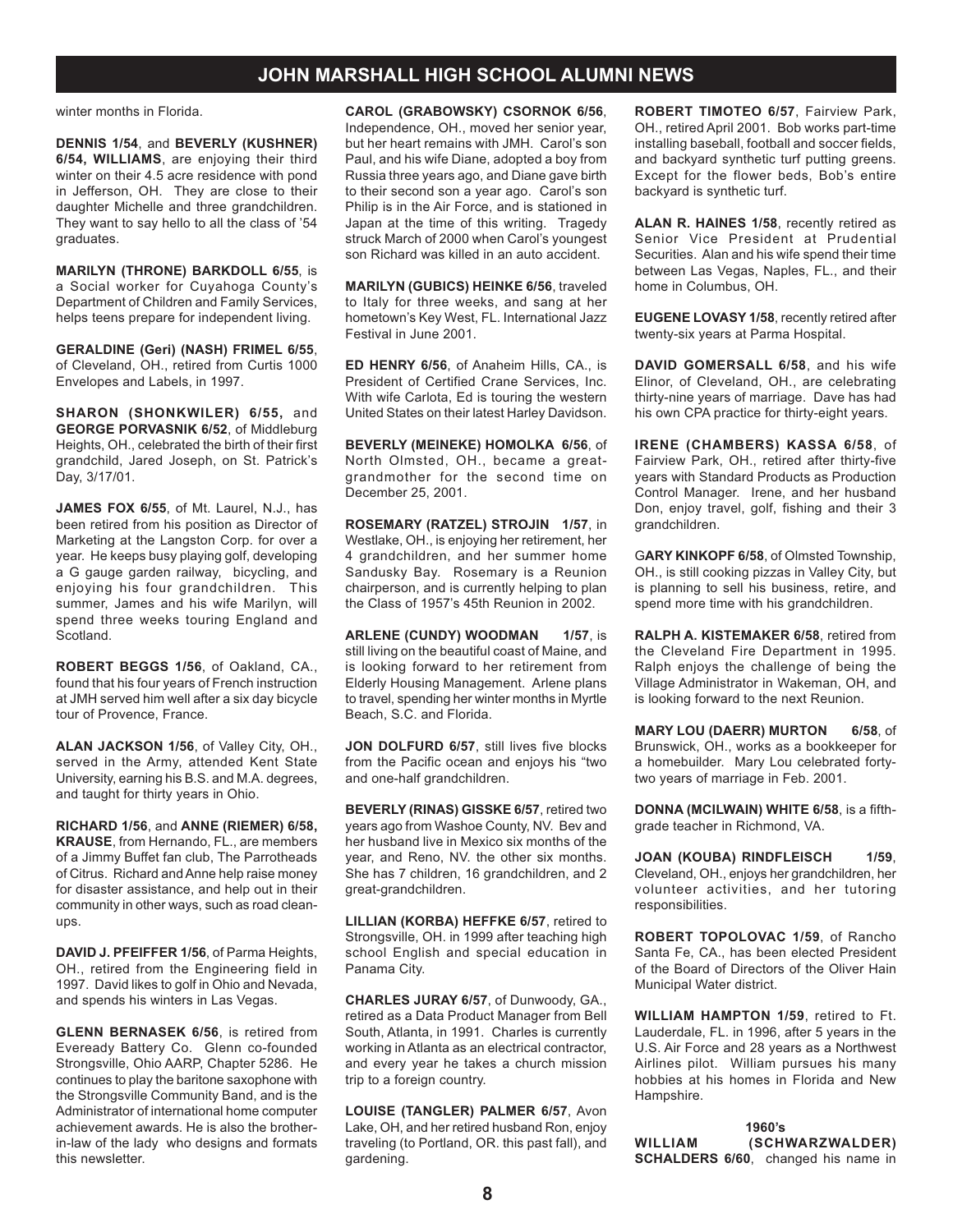1965, and is expecting to become a grandfather for the second time in December. He currently resides in Richmond Heights, OH.

**GAYLE (HRITZ) NISKALA 6/60**, and her husband Jim, have been married for 37 years. They enjoy travel and their 4 grandchildren. Gayle and Jim live in Kings Mountain, N.C.

**JOHN DANKULIC 1/60**, retired in September, 2000. He has two children and a grandson in Phoenix, another child coaching volleyball at Syracuse University, and is expecting a second grandchild. John still resides in Seven Hills, OH.

**MARIAN (TOMASEK) WALTERS 6/60**, and her husband have been retired since 1994, have 3 children and 4 grandchildren. When they're not seeing the country in their motor home, they can be found at home in Streetsboro, OH.

**BARBARA WALDEN 6/61**, is currently Secretary of the Ohio State Labor Party, Treasurer for Single Payer Universal Health Care Organizing Committee, and is active in campaigns aimed at "getting the local City Council to adopt resolutions in support of nonprofit publicly funded health care for all." And an excellent example that '60's political activism still lives.

**BRUCE FERENZ 1/61**, has been married to Sandra for 37 years. They enjoy their 3 children and 5 grandchildren (including twin brothers) and are expecting another grandchild in November 2001. Bruce is retired and living in North Olmsted, OH.

**CAROL (NEUWAR) KLINE 6/61**, is retired and living with her husband Jack in New Port Richey, FL. They have 3 children and 4 grandchildren and have traveled to both Germany and the Caribbean.

**CLAREN (BRANCH) BLACKBURN 1/61**, and her husband have operated Blackburn Funeral Homes in Hopedale, OH. for the past 30 years. Claren and her husband enjoy vacations, community activities and their 2 year old granddaughter.

**RICHARD GALLAGHER 6/61**, retired after 27 years with the Brookpark Fire Department. Richard enjoys traveling and playing with his 2 year old granddaughter.

**K. KARL SPALVINS 6/61**, requests a correction to the Spring 2000 (Vol. 28) issue of the John Marshall Alumni News. He and his wife Drew (Shaw High School, '61) have five children and two grandchildren.

**MARY (NOSS) BRECKENRIDGE 1/62**, is a Pastoral Associate at Saint Joan of Arc Catholic Church in Indianapolis. She and her

husband Jim have purchased a cottage in Lakeside, OH. and would welcome JMH visitors. Mary can be reached at breckies@in.net.

**LINDA (CLOUSTON) RIES 1/62**, has 5 children, 6 grandchildren, and a husband ready to retire from General Motors Parma. Linda enjoys the grandchildren, gardening, their horses and dogs, travel, and friends.

**DARLEEN A. DAVIES 6/62**. Darleen was a member of the JMH Faculty from 1994 to 1996. She currently works as a visiting instructor at Cleveland State and is Coordinator for the Urban Fellows 2 Year Masters Degree Program for Middle Grades Cleveland Municipal Teachers.

**IRENE W. (WOLFE) WEBB 6/62**, in Strongsville, OH. is glad to be back among the living after erroneously being placed on the Newsletter's Final Roll Call. Our sincere apologies, Irene. We are glad to have you back with us!

**KENNETH** and **SANDRA (DAVIS) YASCH** both **6/62**, of Strongsville, OH. Ken is a pharmacist at Southwest General Hospital. Sandra is a Literacy Specialist for Brunswick City Schools. Both are first-time grandparents.

**LESLIE STACHO 6/63**, retired in 1997 after 30 years with the Cleveland Police Dept. They are very proud of their 6 children and 9 grandchildren, and are living happily in Estero, FL.

**DAVID 6/63, and JOYCE (HAFER) 6/65, TOKARSKY** will be celebrating their 35th wedding anniversary. They have 2 daughters and 3 grandchildren. Dave is retired from Schwebel's Baking Co.

**RUTH (ORBAN) FAZEKAS 6/63**, retired in July 2000 from the Cleveland Municipal Schools, where she taught French and Spanish. Ruth is currently teaching Japanese part-time at Shaker Heights High School. She has been married to Alex (also a retired Cleveland teacher) for 33 years, and has two granddaughters.

**TIMOTHY 1/63,** and **KAREN (WARREN) 6/ 63, TRACY**, have been married 33 years. They are retired and living happily in beautiful San Antonio, TX.

**JOHN VICTOR CRISAN 6/63**, insists he is NOT unemployed, he is a consultant! John has been a CFO for several companies in the health care industry. Retired in 1998, he returned to work in 2000 for an e-health dot com start-up. Married to Marilyn, they have 2 children, the oldest a newlywed, and enjoy dividing their time between homes in Sacramento and Lake Tahoe.

**DEL** and **THELMA (CHIPCHASE) THORNE** both **6/63**, have been married for 34 years. Del works at General Motors and Thelma is a teacher. They enjoy boating around the islands on Lake Erie.

**MARILYN (PIETSCHMAN) LUBE 1/64**, retired from the Pinellas County Government in April 2000, and currently resides in Clearwater, FL.

**JERRY P. PEPPERS 1/64**, is a partner with Pillsbury Winthrop LLP, a Manhatten and San Francisco based law firm. Jerry and his wife Sue have 4 daughters, and live in Scarsdale, N.Y. where Sue teaches at the high school. Jerry gets back to Ohio at least three times a year for Ohio University Foundation meetings (he is a Member of the Board), and to Cleveland, to visit his sister Felicia (Peppers) Young, 1/65. " GO LAWYERS!"

**JOAN (REUSSER) WILL 1/64**. Joan and her husband Elroy 6/62, have lived in Bay Village, OH. for the past 21 years. Joan is a software consultant and should be pleased to hear that the JMH website is completed. Elroy works as a Project Manager at Key Bank. In addition to their 4 grandchildren, both enjoy many summer weekends at their Marblehead getaway.

**ERIC BEHEIM 6/64**, works as an informational video producer. He also arranges and compiles scores for Image Entertainment and other major video producers. Eric currently resides in Descanso, CA.

**JENNIFER (LUKACS) DENNIS 6/64**, has 2 lovely daughers and 6 grandchildren (with another on the way). Jennifer is a Department Assistant at the University of Missouri – St. Louis. She would love to hear from ex-classmates at dennis@umsl.edu.

**CAROLYN (ROBERTS) FREDERICH 6/64**, resides with her husband Mike in Pickerington, OH. Carolyn has retired from the Columbus Public Schools after 30 years of teaching.

**SHIRLEY (BALOG) HARTLEY 6/64**, married and living in Reynolds, GA. asks if you have seen her yellow Lab puppies on the Estee Lauder commercials and retail cosmetic counters?

**SUSAN (JEFFERS) PERKINS 6/64**, retired in August from Continental Airlines, where she was a baker for the past 10 years. Susan plans to enjoy the fun and sun as a resident of Las Vegas, where 4 of her 8 grandchildren live.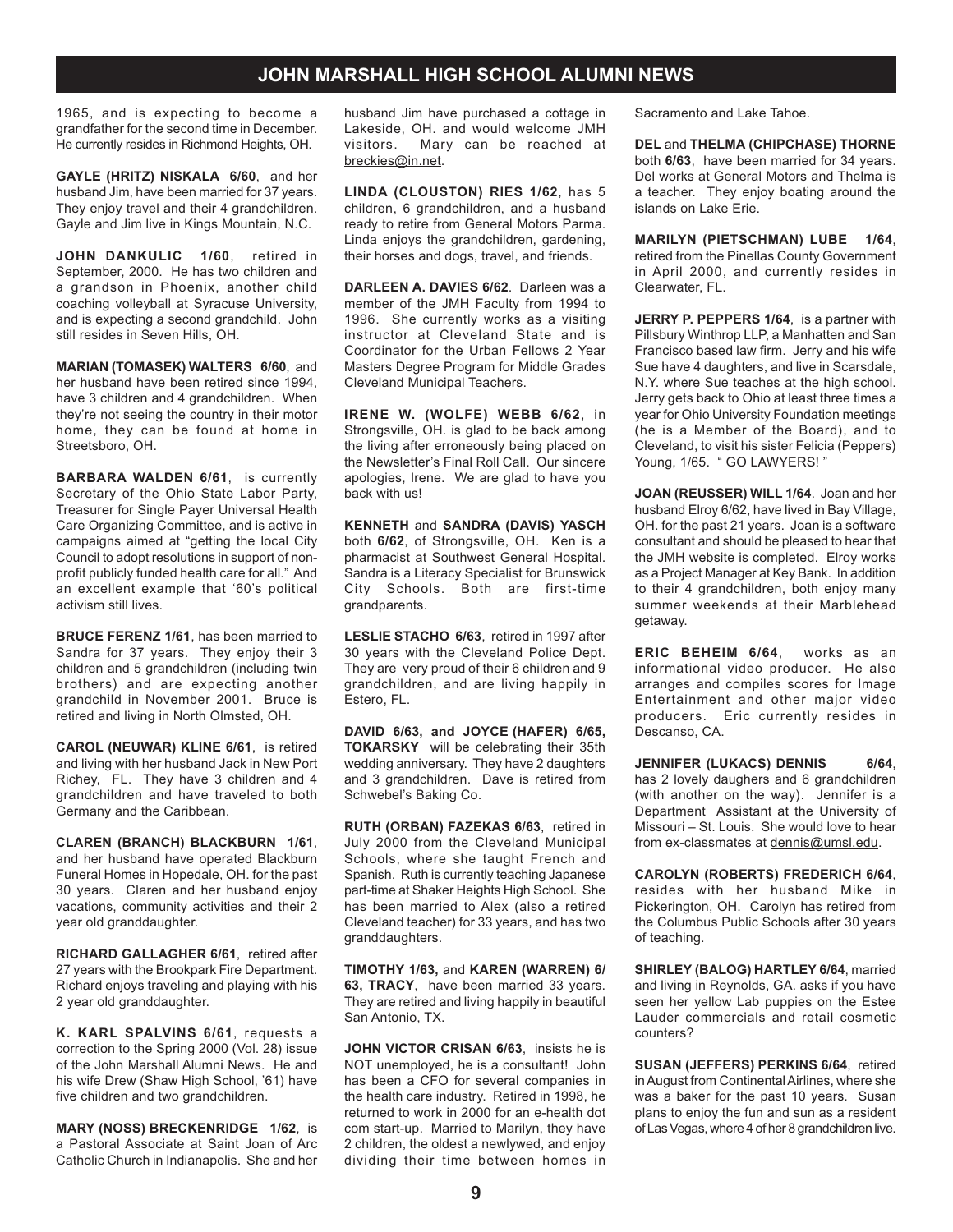**DOROTHY (MCGUFFAGE) RUSSELL 6/64**, looks forward to the JMH Newsletter and would love to hear from former classmates. Her address: 14233 Triskett Rd., 102-H, Cleveland, OH 44111.

**ARTHUR WEINLE 6/64**, is retired from the Grosse Pointe, MI Public Schools after 31 years of teaching High School Earth Science and Geology.

**DIANE (HALLBERG) CURTIS 1/65**, is the Senior Director of Development, College of Humanities and Fine Arts at The University of Northern Iowa in Cedar Falls, IA.

**FRANK HAROLD 1/65**, celebrated 32 years with General Motors (Powertrain Engineering) and lives in Bloomfield, Hills, MI.

**JUDY (COSTANZO) SCHORDOCK 1/65**, is the 7 year owner of The Red Geranium Shop in North Royalton, OH. and the The Red Geranium Shop, Too.

**RONALD PINTNER 6/65**, retired in June after 32 years with Ameritech, and resides in North Royalton, OH.

**JEFFERY HUBLEY 1/66**, lives in Nashua, N.H. and would like to correspond with any former classmates interested in helping to organize a class reunion. His e-mail is jeffery.e.hubley@hitchcock.org.

**DONALD CARLSON 6/67**, in Chardon, OH. wonders how Bill "Roger" Robinson can possibly remember "all that stuff about John Marshall."

**JACQUELINE (WATSON) CATHEY 6/66**, has lived and taught in Nashville, TN for the past 30 years. Jacky is currently working on her Ph.D. in Education, and would love to hear from other '66 graduates. Write to her at 385 Strasser Dr., Nashville, TN, 37211.

**LINDA (DONOVAN) COLEMAN 6/67**, of Sheffield Lake, OH., was recently promoted to Clinical Supervisor of the Dermotology Dept. at the Westlake Campus of University Hospital. Linda is also the proud grandmother of one year-old June Rose Coleman.

**NORMA (TICHENOR) CONNER 6/67**, is currently serving as Superintendent of the North Olmsted, OH. City Schools, and is very happy to be seeing her many old friends from John Marshall.

**CHRISTINE (FASSBENDER) PAPADEOMISE 6/67**, has retired after 30 years of teaching. Christine is pursuing a second career as guidance counselor at Mogodore High School. Looking forward to becoming a grandmother, Christine resides in Uniontown, OH.

**RALPH KRAUSS 6/67**, has been teaching in Chicago Heights, IL. for the past 18 years, and has been coaching Special Olympics, track

and golf for Lincolnway SRA for the past 20 years.

**CHERYL (CASHIN) TAYLOR 6/67**, and her husband have lived in the Pacific Northwest (Richland, WA.) for the past 18 years. She recently returned to college and has received her AA in December, 2000. Cheryl is currently working as a secretary in a small church. "If you've read Jan Karon's 'Mitford' novels, you know what my life is like!"

**CAROLYN (VISCOMI) KASLER 1/68**, has served on the North Olmsted School Board, as North Olmsted Safety Director, and is currently Council-At-Large.

**JOSEPH OUTLAW 1/68**, currently works for Comptrol, Inc. Though in sales, Joseph still considers himself to be an Automation/ Robotics Engineer. See www.outlawproductions.com for his part-time desktop publishing business.

**SUE A. FRIES 6/68**, is the Republican Commissioner, Cattaraugus County, N.Y., Board of Elections.

**JANET (GRAHOVAC) GILBERT 6/68**, lives in sunny Virginia Beach, VA. with her husband of 24 years. Son Greg is a Strength and Conditioning Coach for the World Champion New England Patriots. Janet would love to hear from old friends at jangil@peoplepc.com.

**ANITA (WALDECK) LAWSON 6/68**, and her husband Dave accepted "an offer we couldn't refuse" and landed in Miami, FL this last October. While Anita is taking a break from sales, Dave is supervising high-rise construction. Daughter Nicole is a recent University of Delaware graduate and is living in Boston.

**ROBERT MCGANN 6/68**, wants everyone to know that he sees Donald Burke at the Bob-O-Link Golf Course, and still beats him in golf. "Get out of risky stock plans!" And judging by his latest bio submittal, Bob hasn't lost his sense of humor, either. Thanks, Bob.

**ROBERT SKALA 6/68**, currently resides in Clearwater, FL. with Bonnie, his wife of 28 years. Their first grandchild, Desiree, was born 11/12/99.

**THOMAS K.** and **MICHELLE (GARZONE) HARNDEN** both **1/69**. Tom retired in 2000 after 30 years in the utility industry. He continues to do consulting work and teaches part-time at the University of Phoenix, AZ. Michelle owns, operates and teaches at her dance studio Desert Stars, in Quartz Hill, CA. Tom and Michelle reside in Palmdale, CA.

**Dr. WILLIAM SCHULTZ 1/69**, was recently selected the OAFP Family Physician of the Year. A native of Sugarcreek, OH, his practice includes Amish, who constitute approximately one-third of his patients. He maintains a hospital practice at Union Hospital in Dover, works with nursing home patients, makes house calls to shut-ins, and is a backup physician for the local hospice. He has volunteered as team physician for the Garaway High School athletic program, and is a senior clinical instructor at Case Western Reserve University School of Medicine. Congratulations for a obviously well-deserved honor. Dr. Schultz can be reached in care of OAFP at mail@ohioafp.org

**JANET (BRUTVAN) COLEMAN 6/69**, and Kevin have been married for 30 years now, and have 2 grandchildren. Kevin has celebrated 30 years with NASA and Janet now works part-time at Wild Birds Unlimited as a Sales Associate. Janet and Kevin live in North Olmsted, OH.

**HELEN (GICZI) DEAMOS 6/69**, currently resides with her husband in Upland, CA. They receive great pleasure from their 2 grandchildren, Yavin Jade and her brother Ethyn Kaibe.

**GEORGE (HINTON) HENTON 6/69**, of Chicago, IL., has worked as a Budget Analyst for the American Bar Association for the past five years. George has two daughters and is an avid racquetball player.

**ROBERT C. TOTH 6/69**, is "being a bum in (Jacksonville) N.C."

#### **1970's**

**Debbie MCGinnis Abraham 1/70** recently moved to Avon Lake. She has two children and works at The Shamrock Cos.

**Sandi Kovarbasic Lilly 6/70** lives in Smyrna Ga. She has a new grandson and is a recent grad of the Ga. State Univ. College of Law. She would like to hear from classmates in the southeast and Atlanta area at sandilill@aol.com

**Elizabeth Wright Moran 6/70** lives in Clearbrook VA. She has two children. She raises quarter horses, is a free-lance artist and part time art teacher. She also teaches snow skiing in the winter.

**James Krell 6/71** writes from Centennial Co. He has been a Supervisor with DirecTV for seven years.

**Sheila Burkett Stupka 1/71** is living in the Boston area selling real estate. She has been married for 29 years and has one daughter.

**Josephine Deluca 6/71** lives in Strongsville. She works as the Executive Director of Nursing Services for Royal Manor Health Care.

**Lois Richley Baker 6/72** lives in Orlando Fl. She has been married for 10 years and is home schooling her son.

**William (Bill) Cody 6/72** lives near Columbus. He is married with 3 teenage daughters. He works as a Landscape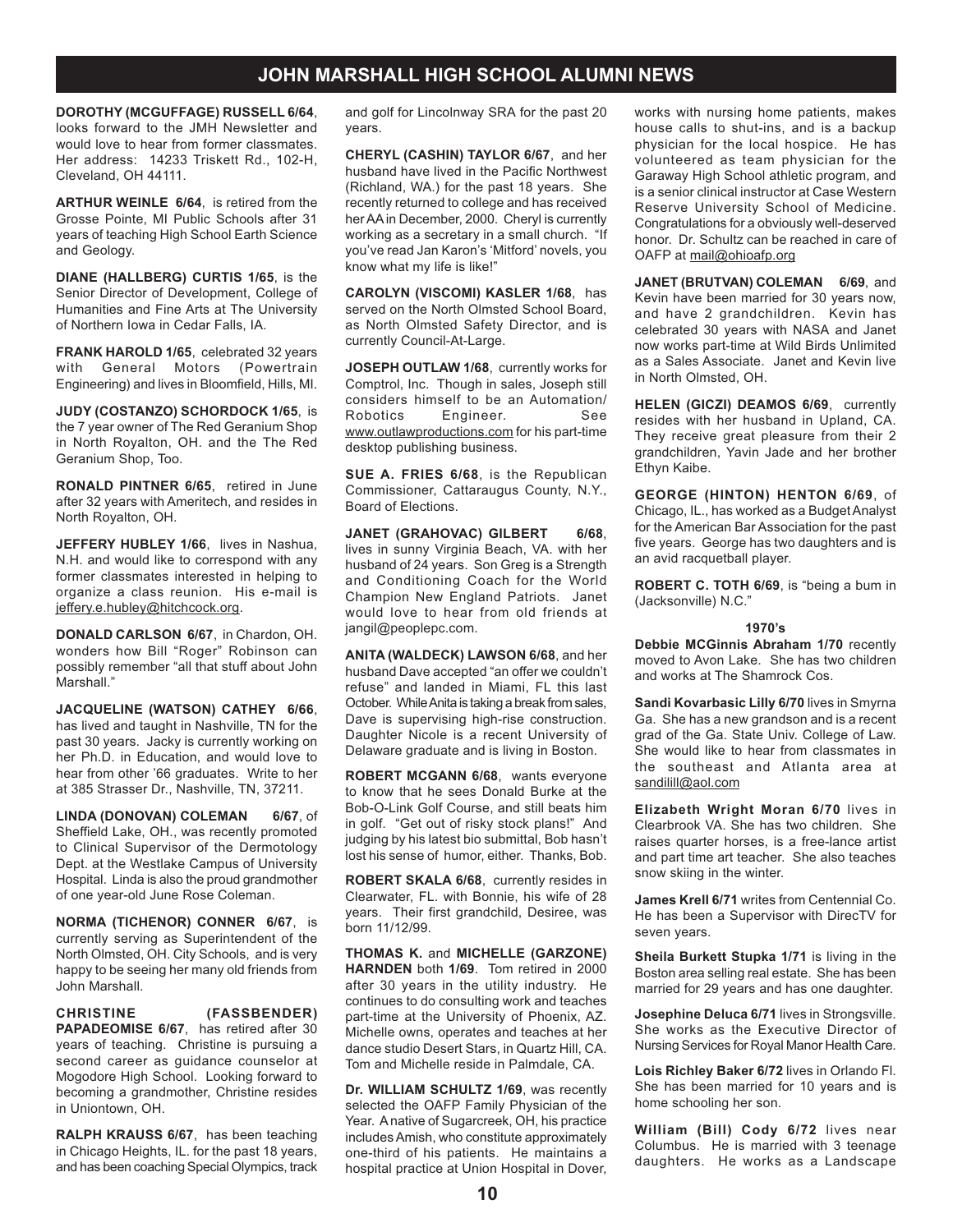#### Architect/Ecologist.

**Beverly Buddie Jacob 6/72** lives in Fairview Park and is retired from the banking industry. She currently works at Probate Court in Cleveland.

**Shirley Dewerth Lamson 6/72** has been married since 1977. She has a son.

**Linda Novak 6/72** has lived in the Youngstown/Warren area for 28 years. She has worked for General Motors in Lordstown for 22 years.

**Carla Knox Nemet 6/72** lives in Florida, she is looking forward to attending her 30<sup>th</sup> class reunion in 2002, she needs a break from overseeing construction of her new home.

**Karen Whitnight Schneider 6/72** lives in Avon Lake with her husband of 26 years. She has two children in college.

**Glenn Brooks 6/73** lives in West Salem Ohio. He just celebrated his  $25<sup>th</sup>$  wedding anniversary. He has 3 children.

**Norene Manske Demaline 6/73** lives in Elyria with her husband and 12 dogs. She received her degree in canine ethology. She oversees 9 Petsmart stores in Ohio where she teaches new staff how to train canines. She also does home training for clients.

**Gary Cunningham 6/75** lives in Strongsville. He has been a chemist at PPG Industries for 22 years. He has one daughter.

**James 6/75** and **Elaine Ceslewski Martin 6/77** lives in North Ridgeville. They have just completed their family with their third child.

**Carole King Murray 6/75** lives in Parma and is spoiling her first grandchild.

**Carol Jackson 6/76** lives in Cleveland with her daughter. She has been a Spanish teacher for 20 years in the Cleveland Municipal School District.

**Koressa Kutsick Malcolm 6/76** lives in Virginia. She is a Ph.D psychologist working for the Augusta County Public School in the Shenedoah Valley of Virginia. Koressa and her husband have 2 children who help them manage their 800 acre farm!

**John Nolan 6/76** teaches at Baldwin-Wallace College. He was named the Executive Director of the Berea Summer Theatre, which is sponsored by Baldwin-Wallace.

**Steve Fatula 6/77** lives in Melissa Texas, he is a software/business consultant.

**James Galler 6/77** has been employed at MetroHealth for 23 years as a Manager, he is married and has a 2 year old son.

**Timothy Graley 6/77** has been employed with the city of Cleveland for 22 years. Tim has owned a hair salon "Hair Du Jour" for 12 years. Tim enjoys traveling.

**Joyce Hlozek Martz 6/77** lives in Spokane Washington. She is married and has 3 children.

**Jim McConville 6/77** is an auto salesman at Halleen Chevrolet/Oldsmobile.

**Suzanne Tarr 6/77** is a Probation and Parole Officer for the Commonwealth of Virginia. She is starting a costume business. Suzanne is playing violin in Colonial Williamsburg, she also free lances and plays with two bands.

**John Kaysak 6/78** lives in the Washington D.C. area. He is a supervisor in the FBI and is a Commander in the U.S. Navy Reserves. John also volunteers as an Auxiliary Police Officer with the local police department. He is married and has a daughter.

**Alan Tuskes 6/78** lives in Palmdale California, Alan is currently on the set in a role as a background alien for "Men in Black 2". He has worked on "Rat Race", "Ghosts of Mars", Vanilla Sky" and "Hearts in Atlantis". He has a daughter.

**Joseph Kuchta 6/79** lives in the Washington D.C. area. After attending Yale College and Harvard Law School, he became a partner in a law firm. He practices technology law.

#### **1980's**

**Frank R. Korpusik '81** retired after 20 years active duty in the United States Marine Corps.

**Monique Frazier Hollaman '84** married 16years, mother of 3, is a supervisor at Children and Family Services. She is a realtor for Haven Realty.

**John D. Hueter '84** is an analyst for the Federal Reserve Bank of Cleveland. Son John Andre Hueter was born October 16, 2000.

**Jocelyn Williams '84** graduated from David Myers College, class of 2001 with a Bachelor's Degree in Science, Criminal Justice Administrations. She has two children.

**Lee Oliver Beck '85** is married to high school sweetheart Phil for nine years. They have two children, Madeleine 3 1/2 and Matthew, 9 months.

**Yvonne Gay '89** is engaged to Sean Fowler. She works as an Associate Editor of Oberlin College's Alumni Magazine in Oberlin, Ohio.

#### **1990's**

**Donna Harper Schuster ' 99** living in Parma, was married November 11, 2000 and is a stay at home mom for her daughter Meri Rae Schuster.

#### **2000's**

**Michael A. Carlyle '01**, joined the Army and will report to Ft. Knox, Ky., for basic training.

**HONORING TEACHERS WHO HAVE TAUGHT AT JMH 25 YEARS AND MORE (PAST AND PRESENT)**

> Eleanor Bauer Linda Beebe Zelma Bundy Elizabeth Burridge Albert Busha Essie Byler Augustine Caliguire Victor Daiuto John Dare John Dietrich June Eddingfield Gail Farber Howard Gaub Gene Gibbons Ruth Goodwin Caroline Hahn Rose Hall Edward Haller Linda Halter Helen Harper Weleda Haymaker Sadie Jenkins Paul Johanni Peter Joniak Irene Kissel George Klepacz Kenneth Kubach Kenneth Latkovic Florence Laus Roberta Leach Anna Marasohky Russell Marx Enrico Molinari Louis Nairy John Neubauer Richard Nielson Ted Oleski Paul Oswald Ralph Pfingsten Ernest Rose Terry Scahel John Schmidt Mildred Schulte Clyde Seidel Helen Sheppard Barbara Sones Paul Ungericht Alice Utley Richard Van Allen Robert Vinyard Leslie Willson Donald Youtz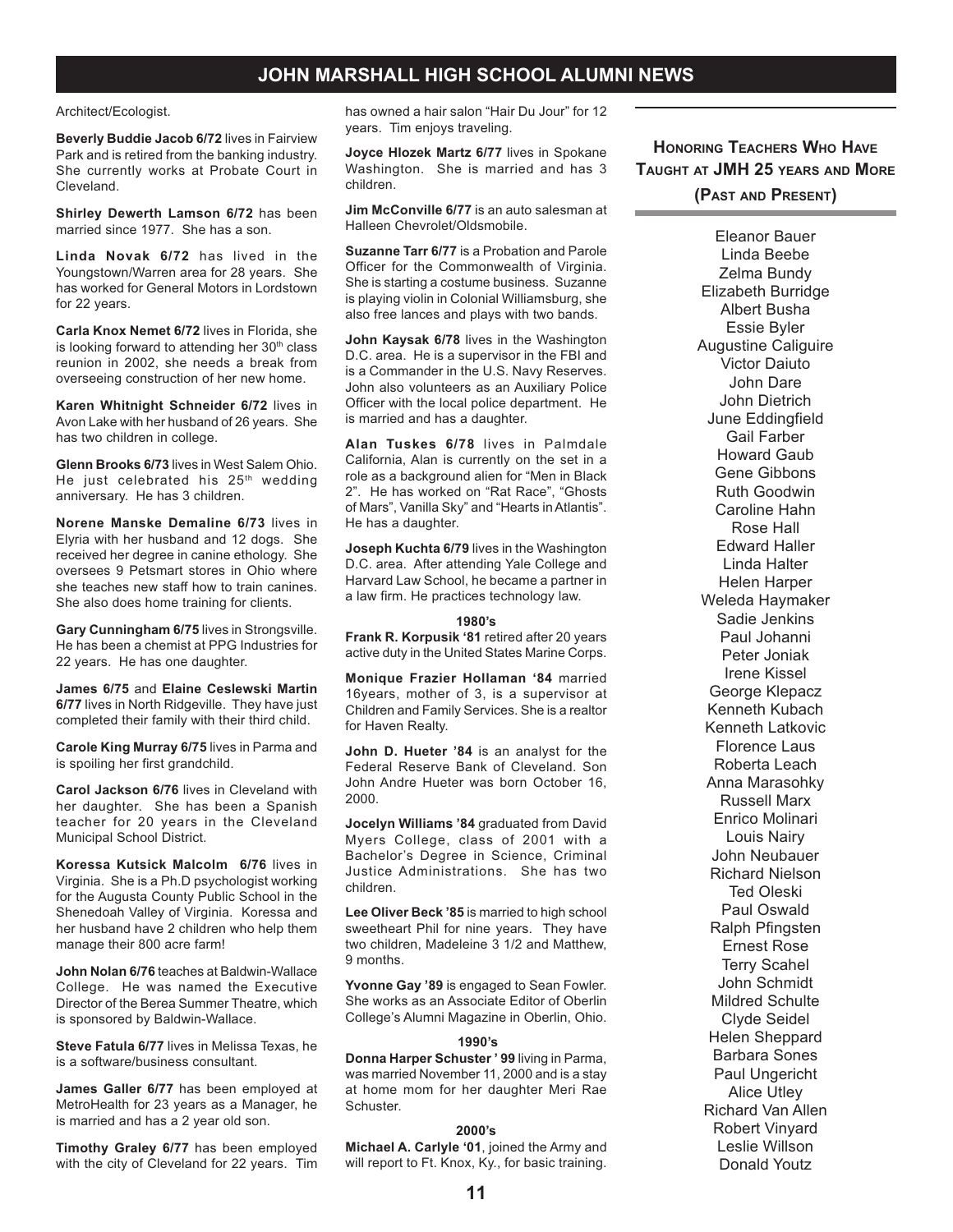# **FINAL ROLL CALL**

| Genevra Short Thorn  1/33      |  |
|--------------------------------|--|
| A. Noreen Botranger Long  1/34 |  |
| Robert Tourt  6/34             |  |
| Liela Walker  6/36             |  |
| Albert Weigand  6/36           |  |
|                                |  |
| John Dodok  1/37               |  |
| Clare Gardner Dowling  6/38    |  |
| Harold Springer 6/38           |  |
| Rev. William Gibbons 6/38      |  |
| Edward Lawler,  6/40           |  |
| Glenn Byers  6/40              |  |
| George Santa 1/41              |  |
| Alan C. Kerckhoff  1/42        |  |
| Donald Volenik, Sr.  1/42      |  |
| Martha Lentulay Redmond  1/42  |  |
| Wilma Weingartner Cooke  1/43  |  |
| Frank Simpson  1/43            |  |
| James Carpenter  1/43          |  |
| Henry Voelker  6/43            |  |
| Janice Thorne Pitney  6/43     |  |
| Donald Beck 6/46               |  |
| Jean Miller 6/48               |  |
| Alan Miller  6/49              |  |
| Donna Sandish Shaul  6/49      |  |
| Harry (Don) Herbster  6/49     |  |

| Robert Miller 1/50               |
|----------------------------------|
| Geraldine Jeffreys Tonsing  6/50 |
| Patricia Caruso Burgy  6/51      |
| Carol Jenson  1/52               |
| George Klenkar  1/52             |
| Jack D. Gavlak  6/53             |
| Patricia Allen Spahr  6/58       |
| Dr. Ronald Schmidtke  6/62       |
| John Dodok, Jr.  6/65            |
| Scott William Smith  6/72        |
| Bonnie Dittebrand  6/77          |
| James Anderson  Faculty          |
| Earl Bartuccio Faculty           |
| Shirley Babitt  Faculty          |
| Laura Brooks Faculty             |
| Florence Hall  Faculty           |
| Thomas Elkins  Faculty           |
| Fransue Knowles  Faculty         |
| Evelyn Parks LaVines  Faculty    |
| John Spezzaferro  Faculty        |
| Marguerite E. Stuart Faculty     |
| Demetrius Minifee  Staff         |
| <b>Maxine Patton Grubbs</b>      |
| Parkhurst - Staff                |
| Nancy Noonan  Staff              |

# **Major Donors**

| 6/37 | Hansen, Walter     |
|------|--------------------|
| 1/38 | McKinley, Theodore |
| 1/41 | Scheeff, William   |
| 6/41 | Voelker, William   |
| 6/44 | Pender, Paul       |
| 6/45 | Kolleda, James     |
| 1/46 | Peterjohn, Harlan  |
| 6/46 | Massey, Mel        |
|      | Class of '51       |
| 1/50 | Case, Norman       |
| 6/51 | Neeson, Tom        |
| 6/51 | Swingle, Kay       |
| 1/53 | Daiber, Eric       |
| 6/53 | Fisher, Charles    |
| 1/54 | Coombs, Bradley    |
| 6/54 | Brashwitz, Joy     |
|      | Ehrhardt           |
| 1/57 | Tischler, Kenneth  |
| 6/60 | James, Bruce       |
| 6/61 | Walden, Barbara J. |
| 6/63 | Crisan, John       |
| 1/64 | Peppers, Jerry     |
| 6/66 | Jordan, Julia      |
| 6/68 | Borrelli, Mark     |
| 6/69 | Zayac, John        |



## *OPEN MEETING (Wednesday, September 4, 2002)*

*Please join the Alumni Association for an open meeting at a location to be announced based on the response from you! We are looking for new members, new ideas and additional support. Please check the box on the last page to indicate that you would be interested in attending our meeting. We will send you a reminder notice with the location indicated. Hope to hear from you! You can also check our website, http://www.jmhalumni.com for the latest information.*

| Goodtime III - JMH NIGHT THURSDAY, AUGUST 15, 2002.<br>Cost: \$20.00 per person (Adults only)<br>Boarding time: 6:30PM. Cruise: 7:00 to 9:30PM<br>Includes: Cruise, DJ, Cash Bar, Door Prizes, Friendship (Priceless) |                      |           |  |  |
|-----------------------------------------------------------------------------------------------------------------------------------------------------------------------------------------------------------------------|----------------------|-----------|--|--|
| Number of tickets: Number of tickets:                                                                                                                                                                                 | @ \$20.00 per person | Total: \$ |  |  |
| Name: ________________________                                                                                                                                                                                        | Address:             |           |  |  |
| City:                                                                                                                                                                                                                 | State:               | Zip:      |  |  |

Tickets will be mailed to you. Any questions, please listen to our hotline for updates, or e-mail us at jmhalumni@ameritech.net

Thank you!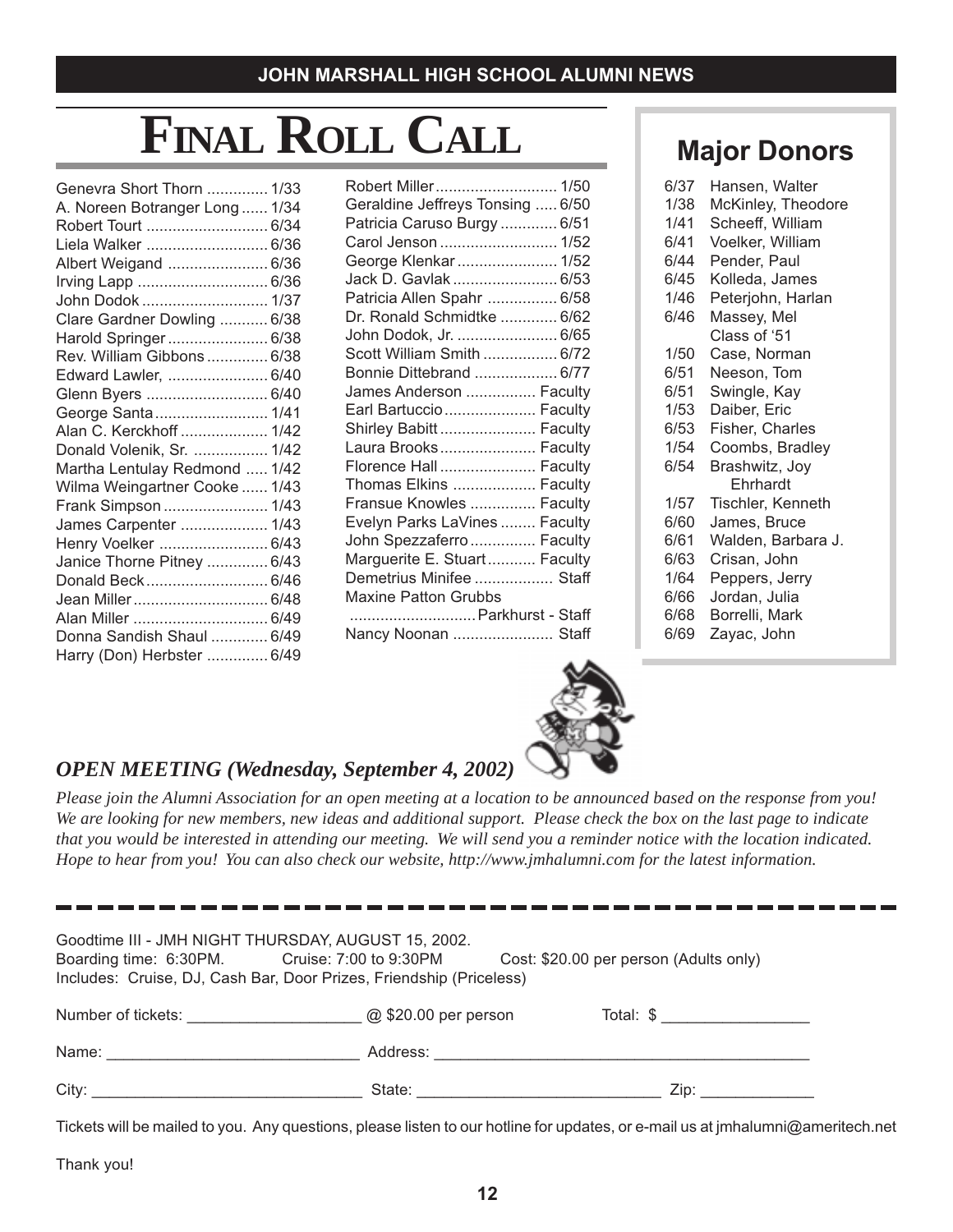# *Puritas Park Art Festival by Lori Ashyk*



Art, music and a spirit of collaboration. That's what the faculty and students of John Marshall are contributing to its surrounding neighborhood in the preparations for an upcoming community arts festival.

The school has for a long time been an under-utilized and underrecognized asset for the West Park neighborhood. But it will have its chance to shine and be seen by alumni and neighbors at this event.

Marshall's art teacher, Nancy Murnyack, will be guiding students and neighborhood children in the building of a "peace sculpture" on the day of the festival and negotiations are underway to have some or all of the school's concert band perform on stage.

The festival, called, "Puritas Park: the Art of it All," will be held on June 9, 2002. The location is Puritas Avenue, between West 140<sup>th</sup> Street and West 143rd. The event will include interactive art stations, live music and dance performances, food from area restaurants, exhibits from professional artists as well as exhibits from area museums. The theme this year is tolerance.

Another notable attraction is the participation of area schools. Representatives from several elementary schools as well as John Marshall have been meeting since

September to determine how they can showcase the talents of their students at the festival and how they can work with each other.

One activity in which they all will participate will be the creation of an opera, called "Barbed Wire City," written by students at Newton D. Baker School of the Arts. Students from all the schools involved, including Marshall, will either make costumes or sets, or act and sing in the musical, which is about the Japanese internment camps of World War II.

The "peace tree" sculpture will be built from pieces designed by young people either before or during the arts festival. Ms. Murnyack, who has been teaching art at Marshall for several years, has graciously offered to lead the effort. Anyone who comes can design and paint and then add their piece – perhaps a branch or a leaf – to the tree.

This is a rare chance to see the Marshall students and faculty at a public event outside the school. So be sure to mark the date – June 9 – and the place – the Puritas Park Arts Festival.

In addition to the schools, the festival is sponsored by the Bellaire-Puritas Development Corp., Ward 20 Councilman Martin J. Sweeney and area churches and businesses. If you'd like more information or would like to become involved, contact Lori Ashyk at BPDC at 216-671-2710.

# **THIS -N- THAT**

#### **Missing Class Pictures:**

If you have any copies of the following class pictures, please contact the Alumni Association.

June, 1929 June 1930 January and June 1931 January and June 1933 January and June 1951 January 1957 June 1960

.

**Yearbooks for Sale -** We have at least one copy of the following yearbooks for sale: January - 58, 64, 67, 69, 71 51, 78, 79, 80, 89, 90, 97

Contact the Association if you are interested in purchasing a copy. Cost is \$20.00 including postage.

We are also seeking missing Interpreters. If you have kept your copies, please contact us

**Congratulations** to Coach Lorie Hein and the JMH Girls Volleyball Team for their 14-0 season and the Senate Championship. (Overall 16-1).

Also, the JMH Golf Team finished as Senate Champs.

This will be the last call soliciting memorabilia from JMH, West Park or Rockport. We would be interested in old photographs, especially prior to 1930. All materials would be copied and returned.

The Alumni Trustees are looking for a permanent home - a meeting place with some storage space. As material continues to accumulate-records, photographs, documents and other memorabilia we continue to outgrow our storage space. If any business owner in the West Park area (or nearby) has an unused office or spare room that we could use we would be most appreciative.



Printer: ........................... AllSet Corporation Mailer: JAC Business Communications Inc. Graphic Designer:.......... Barbara E. Staron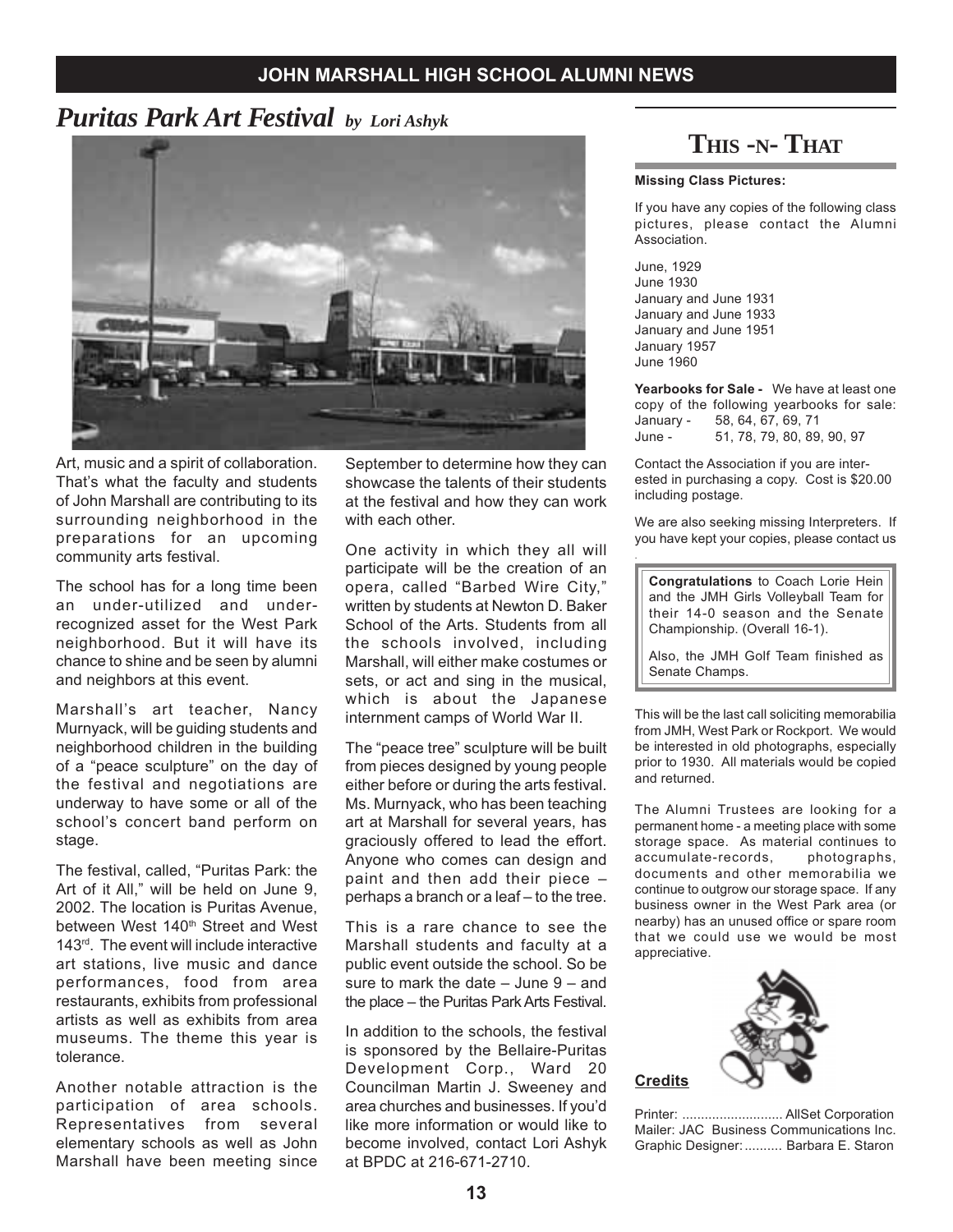

Ramon Diacinu (Case Western Reserve Univ) John Zazquaz (University of Cincinnati)

Statement of Scholarship **Grants** 

The JMHS Alumni grant several scholarships to deserving students on the basis of recommendations of the faculty of JMHS. In the future, grants will also be extended to JMHS graduates who have completed one or two years at a recognized college or university. Those interested may contact us at our mailing address or website for further details.

### **Alumni Association on the Web BY JOHN PAPAY 1/63 WEBMASTER**

The John Marshall Alumni Association is now on the worldwide web at http://www.jmhalumni.com You will find up-to-date information regarding Alumni activities, photos, reunion information and our yearly newsletter in Adobe Acrobat format. Plans are in the works to expand the site to take advantage of web based technology. This site will not replace the newsletter, but will offer additional information to our alumni that could not be included in the paper version. When news becomes available, it will be placed on the web site. Bookmark the address and check back often. Suggestions and information are welcome. Please send them to jmhalumni@papays.com

| <b>Financial Report</b><br><b>Financial Statement for January 2002</b>                                                                                                                                                                                                                                  |               |
|---------------------------------------------------------------------------------------------------------------------------------------------------------------------------------------------------------------------------------------------------------------------------------------------------------|---------------|
| Balance as of December 31, 2000                                                                                                                                                                                                                                                                         | \$8,850.02    |
| Income:<br>Donations<br>\$16, 825.00<br>Interest<br>128.52                                                                                                                                                                                                                                              | \$16,953.52   |
| Expenses:<br>\$1,494.48<br>Operating<br>Newsletter, Printing<br>5,117.99<br>Scholarships<br>2,500.00<br><b>Refunds</b><br>40.00<br>Sponsorship of Student Activities<br>and Hall of Fame<br>\$275.00<br>Data Processing (hardware &<br>software)<br>2,522.13<br>Thank You Dinner - Volunteers<br>580.00 | $-$12,529.60$ |
| Balance as of December 31, 2001<br>Harlan Peterjohn (1/46) 2001 Treasurer                                                                                                                                                                                                                               | \$13,273.94   |

# *John Marshall Alumni Association Has an Endowment Fund?* BY MICHELLE MADER

Yes, a very small one compared to other schools. The intent of such a fund is to gain income from which the Assoc. could provide scholarships to graduating seniors. Although we do give out scholarships now, these are few in number and small in amount. The Association would like to make this fund grow because a hefty endowment fund would enable us to give need-based scholarships, academic scholarships, and talent-based scholarships. As the fund grows, we could even consider using some of the income to help fund activities at the school such as sending various groups of students to competitions throughout the country.

This type of endowment fund, completely separate from the Alumni Association's operating fund, is common in private and parochial schools around the country. Alumni associations for schools in the greater Cleveland area that are roughly the same age as John Marshall High have funds with principal ranging from \$30 million to \$68 million. While such huge funds are more rare for public schools, endowment or scholarship funds ranging from \$200,000 to \$5 million do commonly exist. The JMH Alumni's Endowment Fund has about \$29,000.00.

Considering the vast number of JMH Alumni, building such a fund doesn't have to be a chore. A small (or large) donation from each alumni member would get the fund off to a good start. Perhaps your estate planning could include a little thank you to your alma mater. There are tax advantages to giving to a fund of this sort. In addition, those giving very large donations might have the option of having a scholarship named after themselves or establishing a memorial scholarship.

The Association's goal is to raise \$1,000.000.00 over the next 3 years to get the fund rolling. You have the opportunity to help by making a contribution using the form in this newsletter. Let's show everyone that you don't have to graduate from a private/parochial school to be willing to give back to the educational community.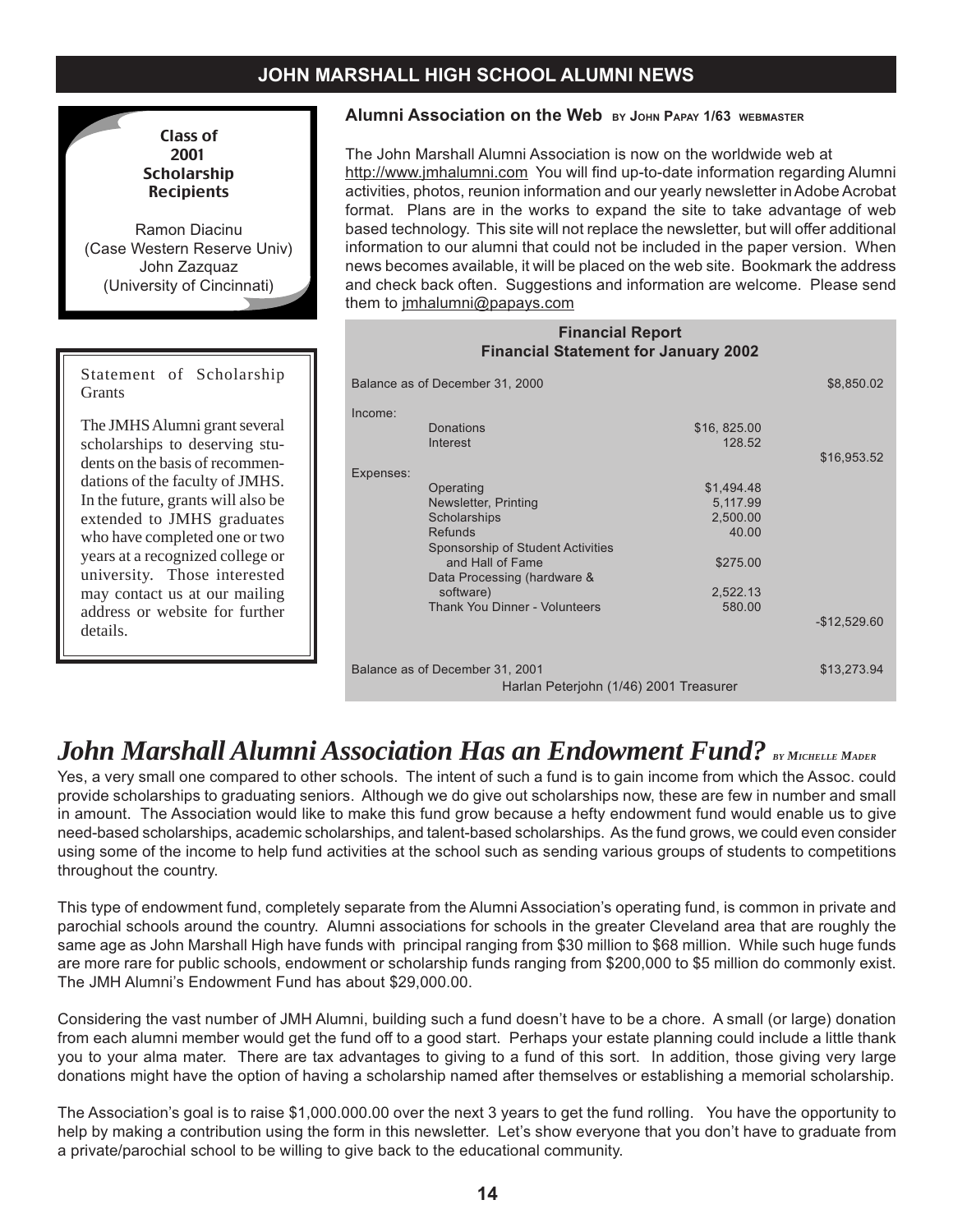|                                                                                                                                                                                                                                                                                                                                                                                                                                                                                                                                                                                                                                                                                                                                                                                               | JOHN MARSHALL HIGH SCHOOL ALUMNI NEWS |                                                                  |                |       |
|-----------------------------------------------------------------------------------------------------------------------------------------------------------------------------------------------------------------------------------------------------------------------------------------------------------------------------------------------------------------------------------------------------------------------------------------------------------------------------------------------------------------------------------------------------------------------------------------------------------------------------------------------------------------------------------------------------------------------------------------------------------------------------------------------|---------------------------------------|------------------------------------------------------------------|----------------|-------|
|                                                                                                                                                                                                                                                                                                                                                                                                                                                                                                                                                                                                                                                                                                                                                                                               | Class of                              |                                                                  | Faculty        |       |
|                                                                                                                                                                                                                                                                                                                                                                                                                                                                                                                                                                                                                                                                                                                                                                                               | January                               |                                                                  | <b>Staff</b>   |       |
|                                                                                                                                                                                                                                                                                                                                                                                                                                                                                                                                                                                                                                                                                                                                                                                               | June                                  |                                                                  | Friend         |       |
|                                                                                                                                                                                                                                                                                                                                                                                                                                                                                                                                                                                                                                                                                                                                                                                               | Other                                 |                                                                  | Former         |       |
| Check if reminder of September Meeting is desired - Wednesday September 4, 2002.                                                                                                                                                                                                                                                                                                                                                                                                                                                                                                                                                                                                                                                                                                              |                                       |                                                                  |                |       |
| First                                                                                                                                                                                                                                                                                                                                                                                                                                                                                                                                                                                                                                                                                                                                                                                         |                                       | Maiden                                                           | Last           |       |
| <b>Check if New Address</b>                                                                                                                                                                                                                                                                                                                                                                                                                                                                                                                                                                                                                                                                                                                                                                   |                                       |                                                                  |                |       |
| Address E-mail Address E-mail Address E-mail Address E-mail Address E-mail Address E-mail Address Andres E-mail Address Andres Andres Andres Andres Andres Andres Andres Andres Andres Andres Andres Andres Andres Andres Andr                                                                                                                                                                                                                                                                                                                                                                                                                                                                                                                                                                |                                       |                                                                  |                |       |
|                                                                                                                                                                                                                                                                                                                                                                                                                                                                                                                                                                                                                                                                                                                                                                                               |                                       |                                                                  |                |       |
| Check if Unlisted Phone $(\_\_)$                                                                                                                                                                                                                                                                                                                                                                                                                                                                                                                                                                                                                                                                                                                                                              |                                       |                                                                  |                |       |
|                                                                                                                                                                                                                                                                                                                                                                                                                                                                                                                                                                                                                                                                                                                                                                                               |                                       |                                                                  |                |       |
|                                                                                                                                                                                                                                                                                                                                                                                                                                                                                                                                                                                                                                                                                                                                                                                               |                                       |                                                                  |                |       |
|                                                                                                                                                                                                                                                                                                                                                                                                                                                                                                                                                                                                                                                                                                                                                                                               |                                       |                                                                  |                |       |
|                                                                                                                                                                                                                                                                                                                                                                                                                                                                                                                                                                                                                                                                                                                                                                                               |                                       |                                                                  |                |       |
| I also wish to support the John Marshall High School Alumni Association with my tax deductible contribution.                                                                                                                                                                                                                                                                                                                                                                                                                                                                                                                                                                                                                                                                                  |                                       |                                                                  |                |       |
| \$10<br>$\vert$ \$20<br>I have enclosed:                                                                                                                                                                                                                                                                                                                                                                                                                                                                                                                                                                                                                                                                                                                                                      | $\vert$   \$50                        | $\begin{array}{c c} \hline \text{ } & \text{ } $100 \end{array}$ | Endowment Fund | Other |
| Please make checks payable to: John Marshall Alumni Association P.O., Box 16678, Rocky River, OH 44116-0678                                                                                                                                                                                                                                                                                                                                                                                                                                                                                                                                                                                                                                                                                   |                                       |                                                                  |                |       |
| For Office Use Only: ______Update ______Obit _____News _____Donation _____Yearbook _____Scholarship                                                                                                                                                                                                                                                                                                                                                                                                                                                                                                                                                                                                                                                                                           |                                       |                                                                  |                |       |
|                                                                                                                                                                                                                                                                                                                                                                                                                                                                                                                                                                                                                                                                                                                                                                                               |                                       |                                                                  |                |       |
| Please help! We're constantly updating our database, enabling us to help out reunion committees. There are many JMH alumni<br>who have never received the Alumni News, heard that their class was having a reunion, or even know that there is an Alumni<br>Association. Several of you have brothers, sisters, cousins, parents, and children and some of you remain in contact with class-<br>mates that have attended JMH. It's sad to say - they may be missing from our database. Would you please take the time now to<br>give us an update on their current mailing address? We're also trying to confirm the deceased members of the JMH family -<br>reunion committees have a hard time with this area - so if you can supply a date of death (a copy of the OBIT would be helpful), |                                       |                                                                  |                |       |

it might prevent an embarrassing or upsetting phone call around reunion dates. Don't forget to include class and year - if you don't know it, take your best shot!

To the ladies - please always include your maiden name with any correspondence.

To the gentlemen - please list any name change or alteration of the spelling of your name. \_\_\_\_\_\_\_\_\_\_\_\_\_\_\_\_\_\_\_\_\_\_\_\_\_\_\_\_\_

| Name               |
|--------------------|
| Class Year         |
| If Deceased (date) |
|                    |
| City/State/Zip     |
|                    |
| Comments           |
|                    |

\_\_\_\_\_\_\_\_\_\_\_\_\_\_\_\_\_\_\_\_\_\_\_\_\_\_\_\_\_\_

| Name               |
|--------------------|
| Class Year         |
| If Deceased (date) |
|                    |
| City/State/Zip     |
|                    |
| Comments           |
|                    |
|                    |

| Name               |
|--------------------|
| Class Year         |
| If Deceased (date) |
| Address            |
| City/State/Zip     |
|                    |
| Comments           |
|                    |
|                    |